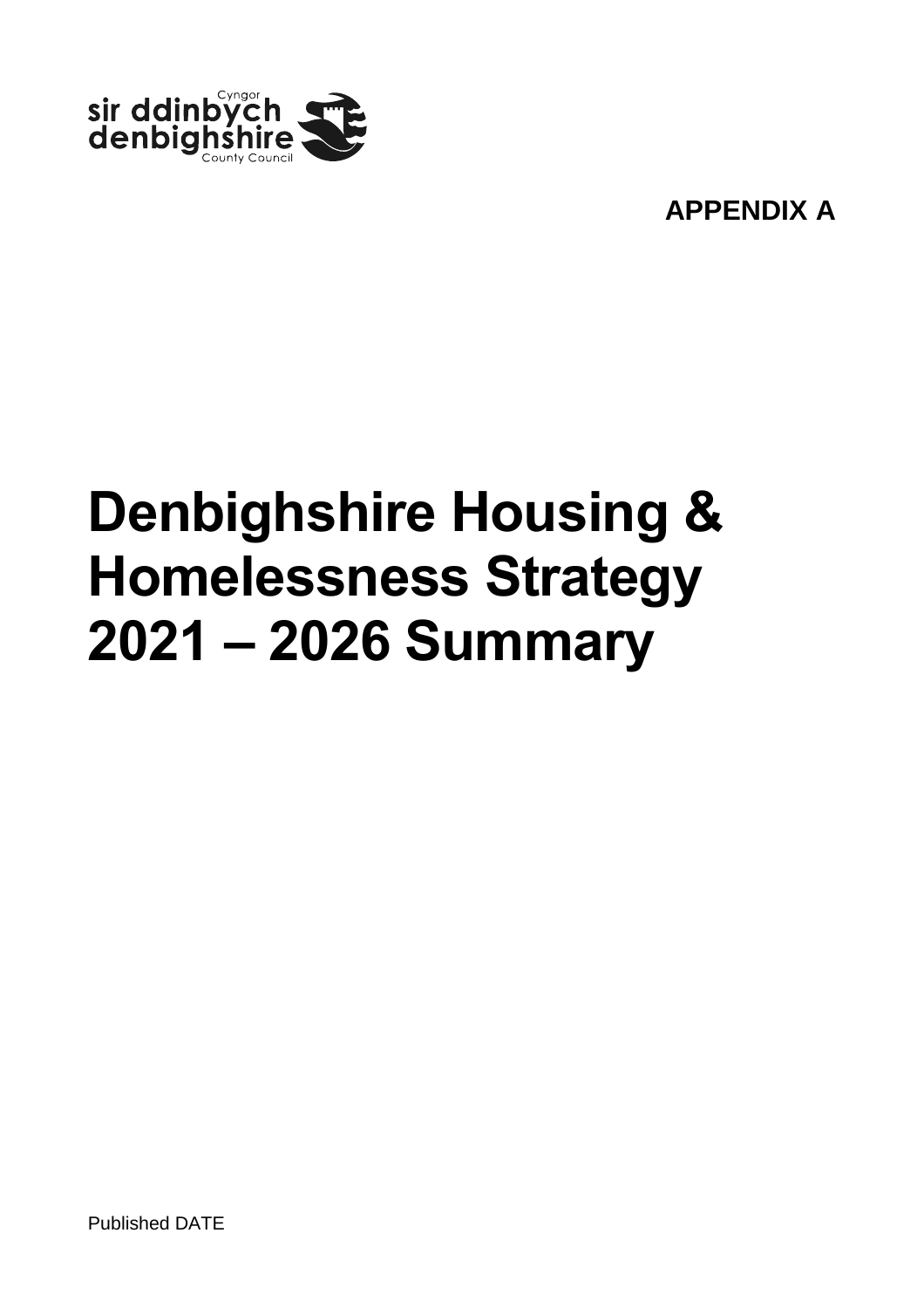### <span id="page-1-0"></span>**Contents**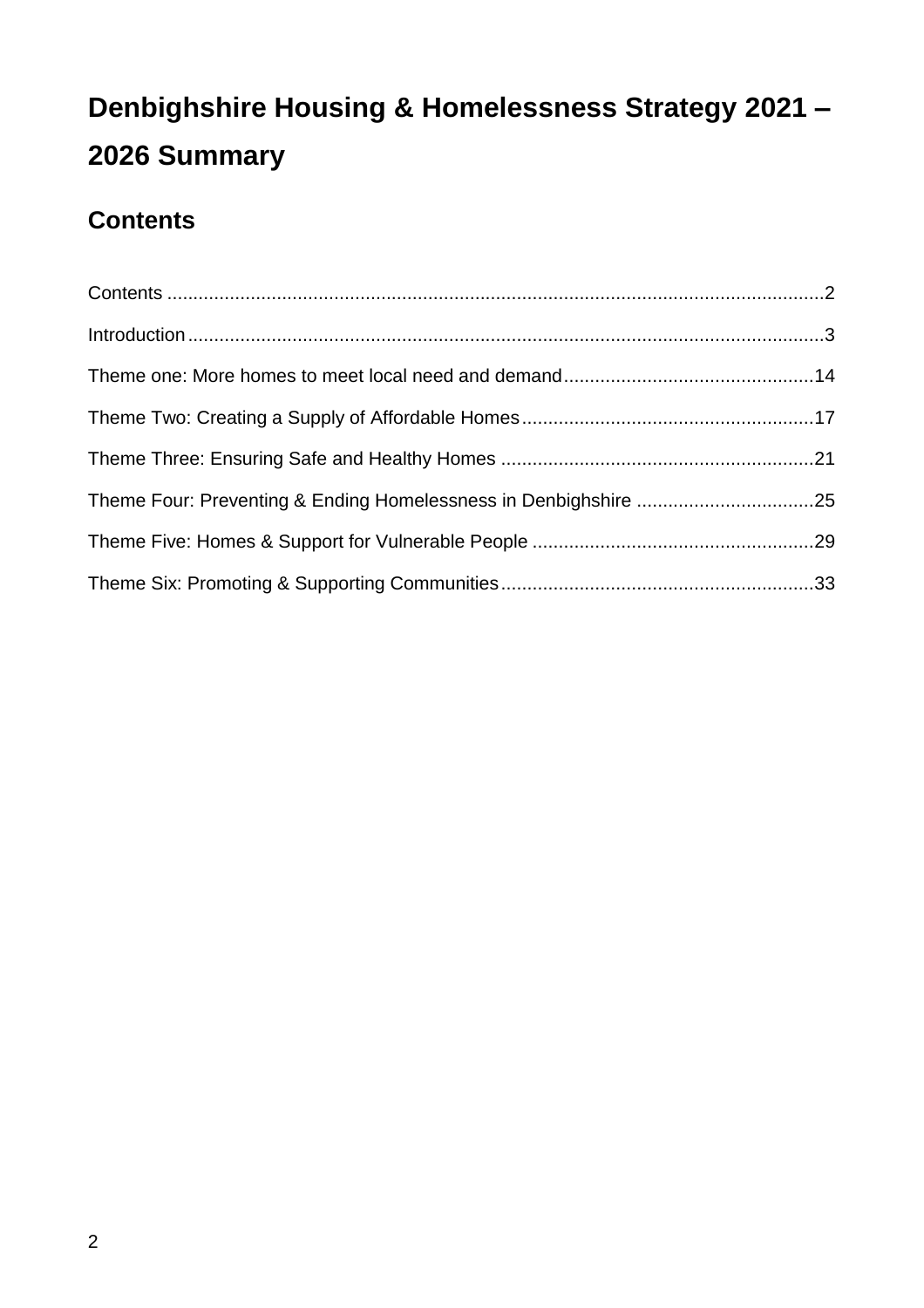### <span id="page-2-0"></span>**Introduction**



The Strategy is introduced to you by Councillors Tony Thomas in his role as Lead Member for Housing & Communities and Councillor Bobby Feeley in her role as Lead Member for Well-Being and Independence.

The Housing Strategy was adopted on 1 December 2015 and had a lifespan of five years. It set out the Council's vision and aims for housing in the County during this period.

Over the past five years' different issues have taken prominence and the Strategy has been fully revised to take account of Denbighshire's Corporate Plan, climate and ecological change, homelessness and young people's challenges with housing.

To reflect the greater emphasis on addressing homelessness in this revised Strategy it has also been renamed the Housing & Homelessness Strategy and a theme has been dedicated to the main concerns and projects in relation to homelessness.

The Strategy has two visions:

*'Everyone is supported with pride to live in homes that meet their needs, within the vibrant and sustainable communities Denbighshire aspires to'*

And,

#### *'End Homelessness in Denbighshire'*

The aims of Strategy are providing more housing to address the housing needs of Denbighshire residents, ensuring that housing is of good quality, supporting people with their housing issues, addressing homelessness and supporting communities.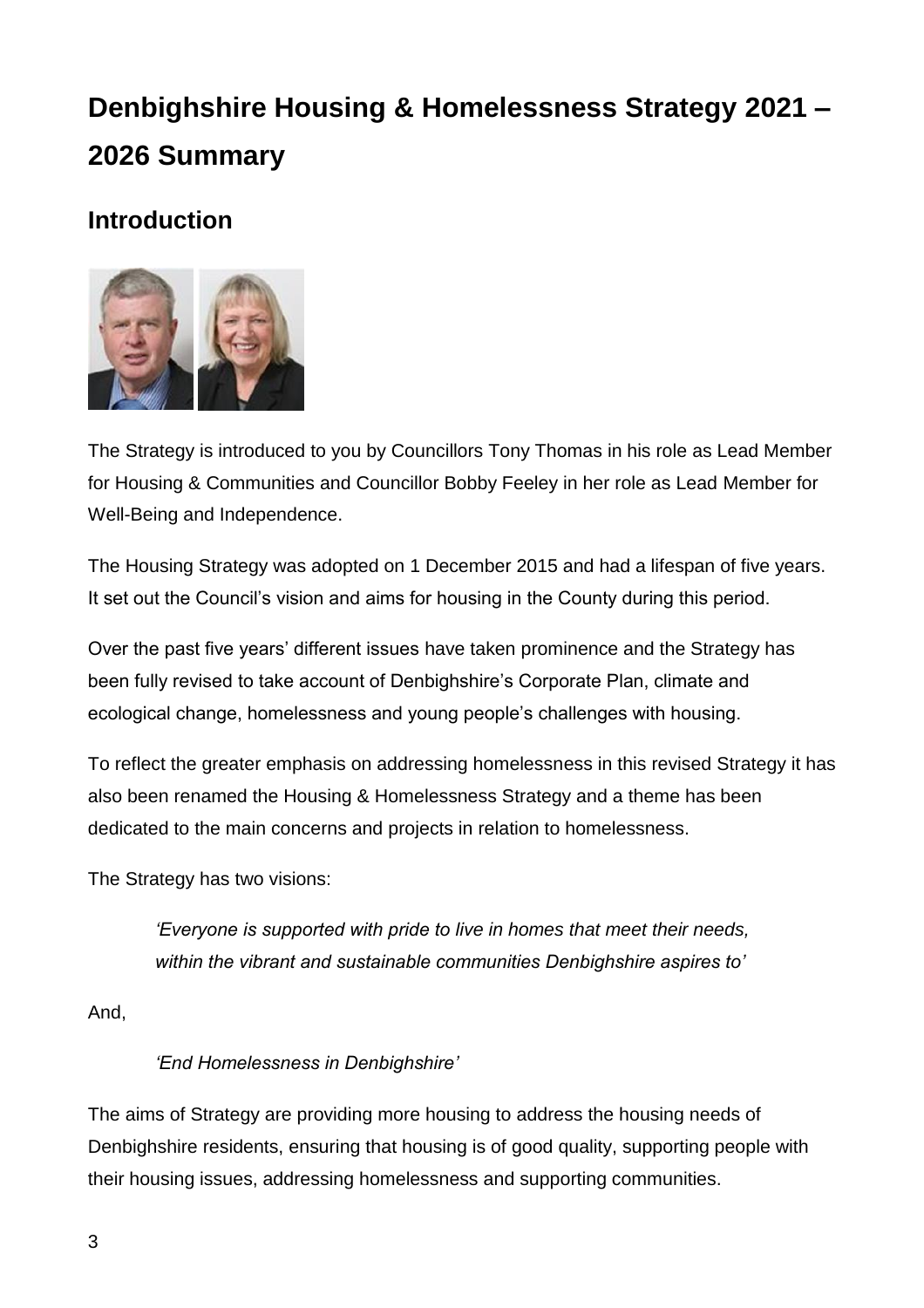These issues have been divided into six themes:

- Theme 1: More Homes to Meet Local Need and Demand
- Theme 2: Creating a Supply of Affordable Homes
- Theme 3: Ensuring Safe and Healthy Homes Theme 4: Preventing & Ending Homelessness in Denbighshire
- Theme 5: Homes and Support for Vulnerable People
- Theme 6: Promoting and Supporting Communities

The Housing & Homelessness Strategy comprises of:

- The Strategy which provides the context for the approach and identifies the high level outcomes
- An Action Plan which will be regularly monitored and updated throughout the lifespan of the Strategy

It is recognised throughout the Strategy that both Housing & Homelessness are the responsibility of a range of departments across the Council. Solutions are often developed with external partners, as well as through the Authority. A partnership approach is embedded into the projects which aim to deliver the Strategy.

The Housing & Homelessness Strategy for Denbighshire has been developed following extensive consultation both within and outside Denbighshire County Council. The Strategy will be closely monitored through the Strategic Housing & Homelessness Monitoring Group and progress updates as required to committee.

Tony Thomas Bobby Feeley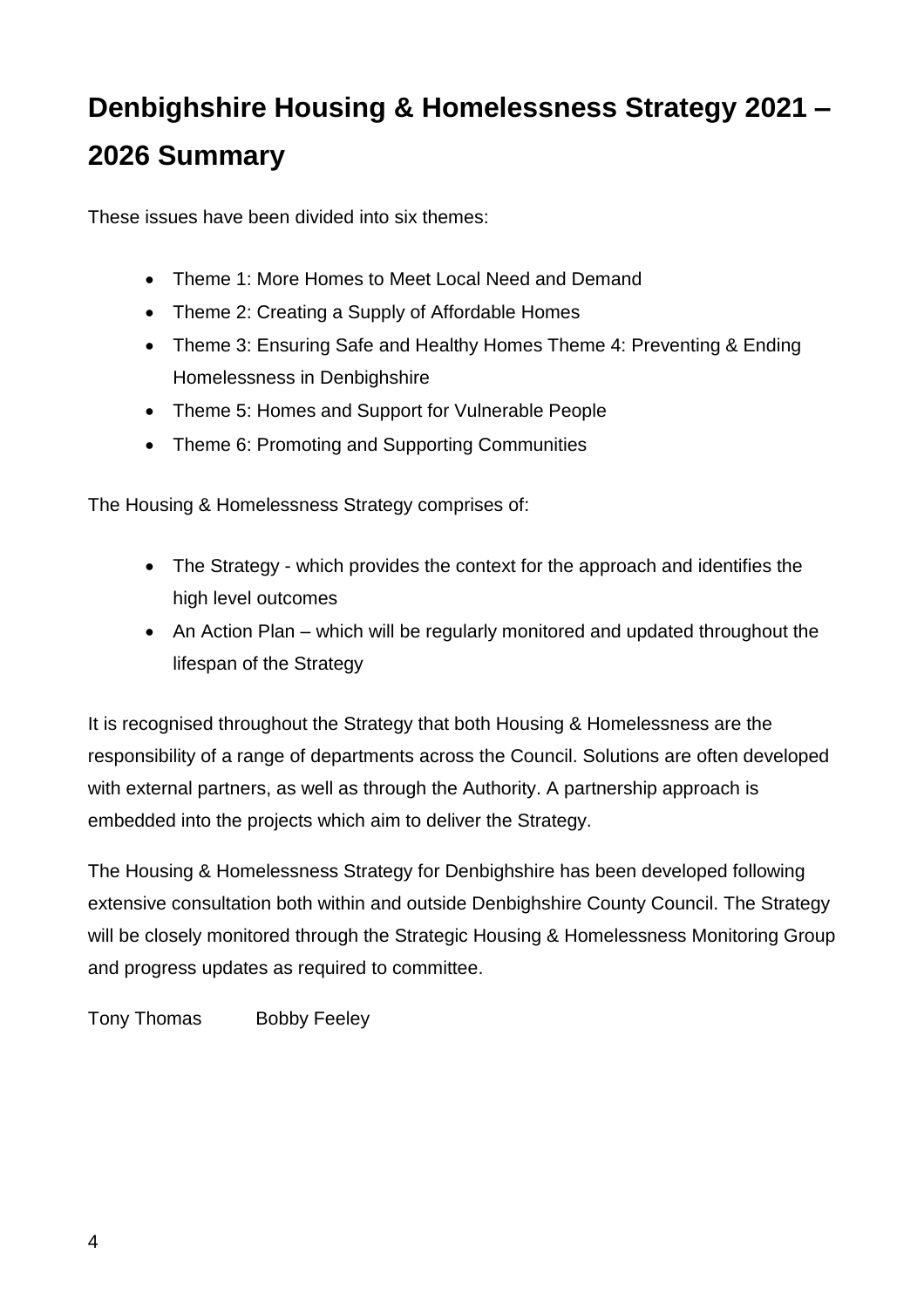### **Executive Summary**

Denbighshire's Housing & Homelessness Strategies have been developed around the visions of:

*'Everyone is supported with pride to live in homes that meet their needs, within the vibrant and sustainable communities Denbighshire aspires to'*

And,

#### *End Homelessness in Denbighshire'*

Denbighshire's Housing & Homelessness Strategies have been blended into one overarching Strategy to reflect the fact that all the issues they seek to address are connected and need to be addressed by sectors across the Council and third sector partners.

To deliver these ambitious visions the overarching Strategy has been devised under six themes, all of which are linked:

- 1. More Homes to Meet Local Need and Demand
- 2. Creating a Supply of Affordable Homes
- 3. Ensuring Safe and Healthy Homes
- 4. Preventing & Ending Homelessness in Denbighshire
- 5. Homes and Support for Vulnerable People
- 6. Promoting and Supporting Communities

Increasing the housing supply across Wales is an issue Welsh Government are keen to address and have developed the 'Taking Wales Forward, 2016 – 2021' programme this has the ambitious aim of delivering 20,000 affordable homes

Research indicates that Denbighshire, in line with the rest of Wales has a shortage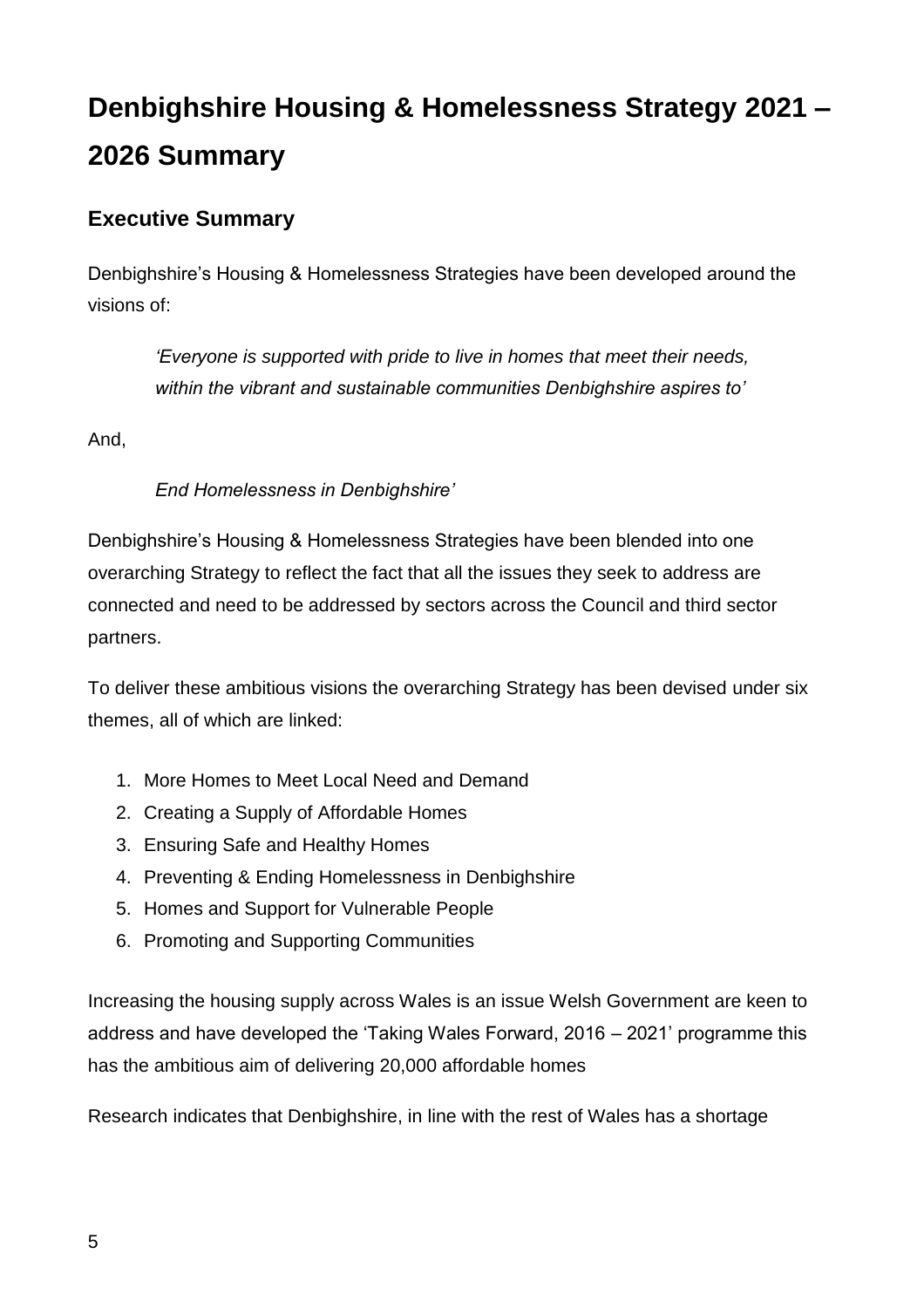of new build development, affordable homes, homes for older people and homes for vulnerable adults. Denbighshire aims to address this shortfall through a range of measures.

These will include an additional 170 Council homes; 260 affordable homes provided through private developers and Registered Social Landlords; bringing 500 empty properties back into use and providing additional Extra Care housing.

This is reflected in Denbighshire's Corporate Plan 2017- 2022 with the priority of 'Ensuring access to good quality housing' and the target of the development of 1000 more homes across the County during the life of the plan.

Welsh Government commissioned an Independent Affordable Housing Review in 2019. This has made recommendations which will considerably affect the delivery and quality of affordable housing in Wales in coming years. This needs to be incorporated in the new Housing & Homelessness Strategy.

Denbighshire declared a climate emergency in July 2019 and is in the process of drafting a zero carbon action plan. One of the key actions of this plan will be the commitment to upgrade Council building assets, such as Council houses and offices to meet the zero carbon pledge commitment by 2030. The climate emergency is a major influence on Council decisions and will also affect the Council's compliance with the Well-being of Future Generations Act

**Theme One: More Homes to Meet Local Need and Demand** addresses the issue of low development rates in Denbighshire, and the need for more housing across the County.

To help stimulate the development market we have introduced site development briefs and a housing development prospectus which provides clarity and general information for developers and investors about allocated housing sites.

We are currently developing a Replacement Local Development Plan which will include land allocations for housing development up to 2033. The new development will lead to a boost in the supply of affordable homes which is addressed in the next theme.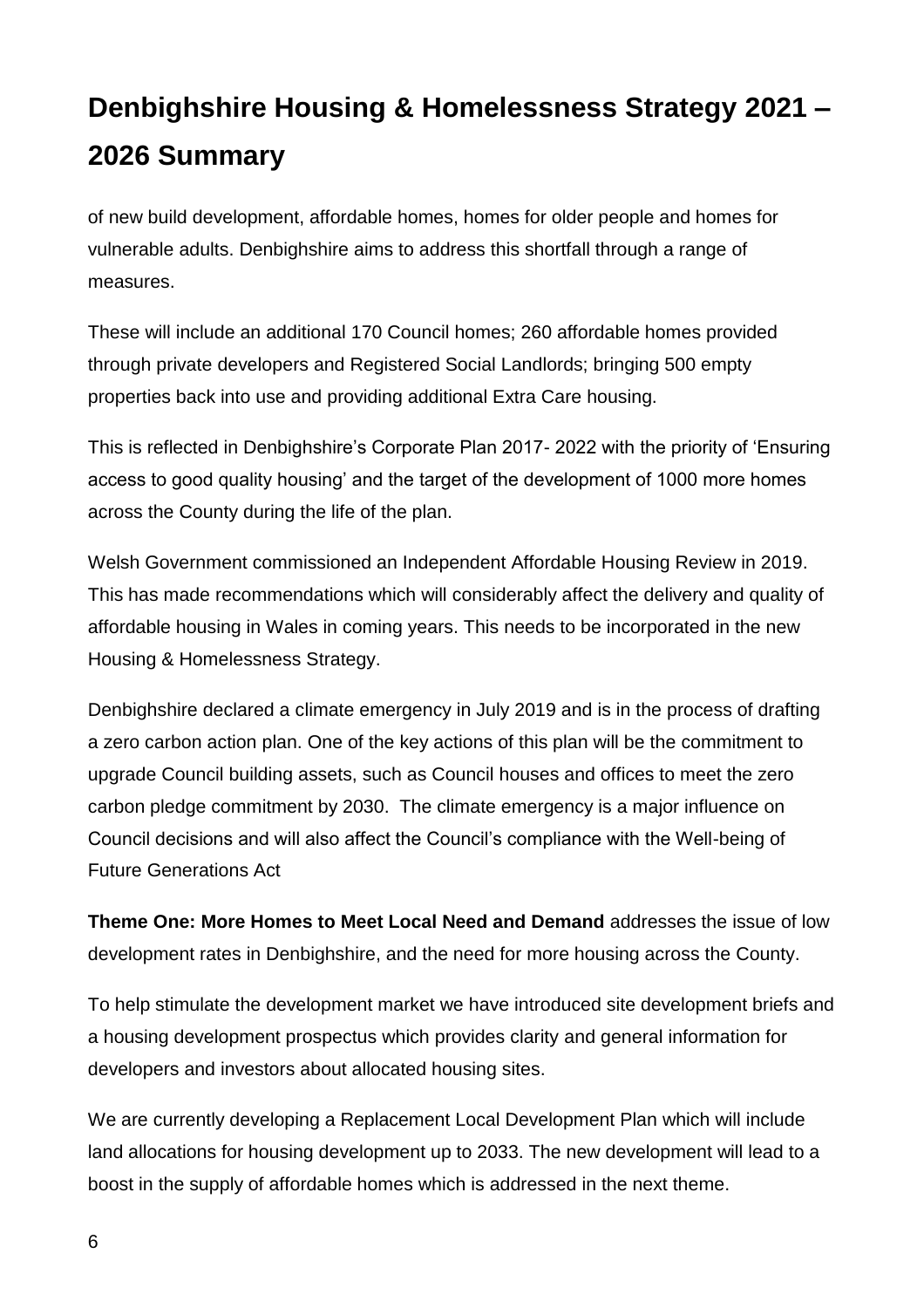**Theme Two: Creating a Supply of Affordable Homes**, through this theme we investigate the issue of the limited supply of affordable homes in the county and what initiatives we can take to increase it. Research shows there is a clear need for affordable housing in the county, with 57% of first time buyers and new households being unable to afford to purchase a 2 bedroom house on the open market.<sup>1</sup> Decreasing and stagnant incomes in the county, are a contributing factor to the slow housing market, and underline the importance for more affordable housing to be created.

We have established an affordable housing delivery and investment programme for Denbighshire. This has been developed through the Housing Revenue Account thirty-year business plan and also by taking advantage of other funding sources such as the Innovative Housing Programme of funding and Housing and Health Funding. Working with a range of development partners, both other social landlords and the private sector, and access for Local Authorities to Social Housing Grant from 2021/22 will also open up another stream of funding to develop more affordable housing.

**Theme Three: Ensuring Safe & Healthy Homes**, examines the issue of improving and maintaining the standards of both public and privately owned accommodation, to ensure that residents live in a well maintained and safe home.

Denbighshire has undertaken a large programme of renewals and major works to meet the Welsh Housing Quality Standards and will through the work of the Major Repairs Programme, continue to improve. There are also pilot schemes being implemented on renewable energy measures, which will be rolled out to the rest of the housing stock, where possible. The decarbonisation of social housing stock has been made a priority by Welsh Government and needs to be factored and financially accounted for in any housing management plans going forward.

 $\overline{a}$ 

<sup>1</sup> Denbighshire Local Housing Market Assessment July 2019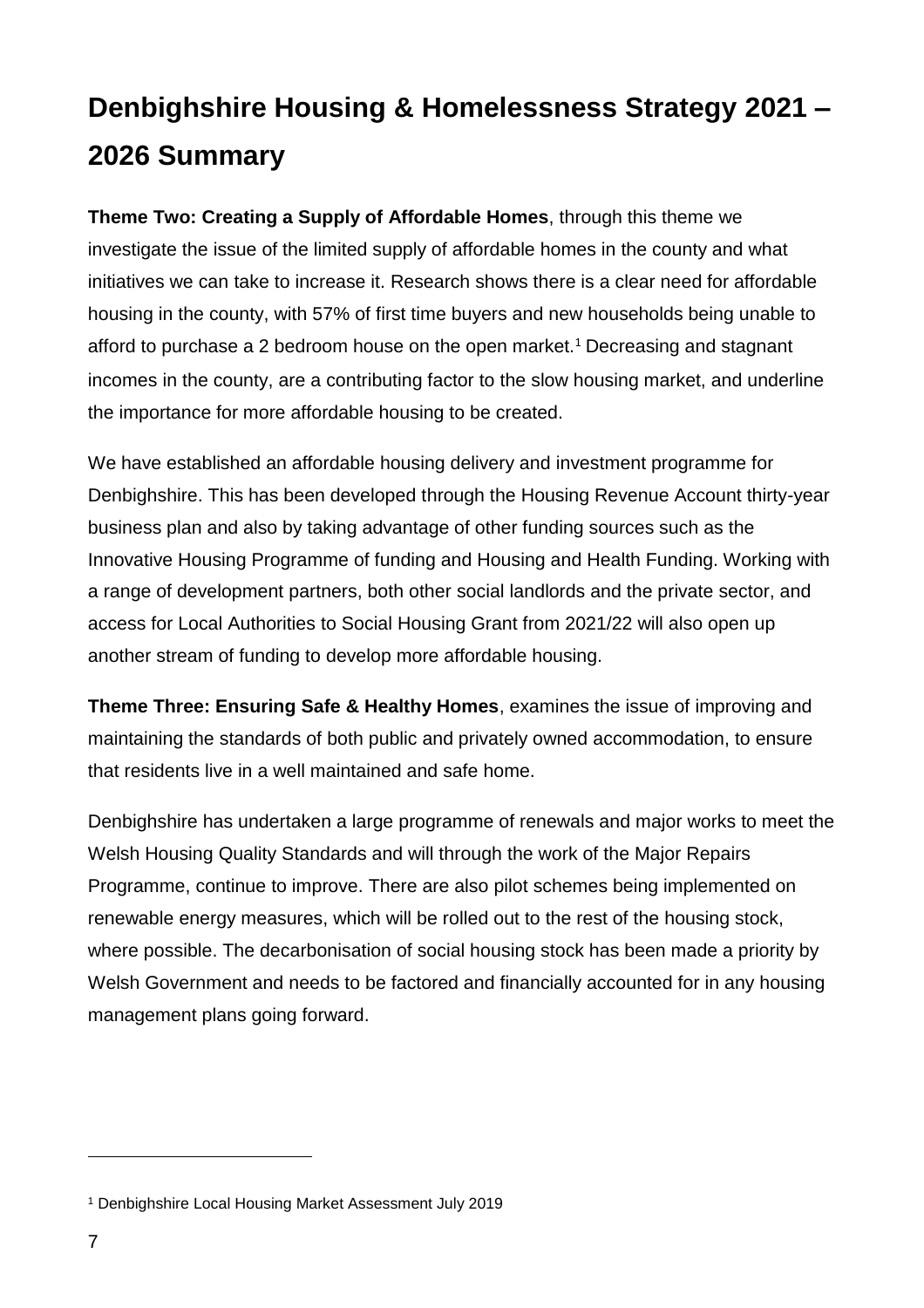Denbighshire has also been instrumental in implementing the Landlord Registration Scheme, which will also help to address poor quality housing standards in the private rented sector.

**Theme Four: Preventing & Ending Homelessness in Denbighshire** there is a need to review the emergency accommodation options for families affected by homelessness. Presently there is a reliance on the private rented sector to provide this accommodation, but the quality, suitability and location varies considerably.

Alternative options to provide this accommodation. This will ensure that people, who are experiencing very difficult situations, are able to access good quality emergency accommodation whilst receiving the most appropriate advice and support.

**Theme Five: Homes and Support for Vulnerable People**, the information available showing the demographics of Denbighshire, reveals there is a considerable need for increased housing options, for the rising older people sector in the county and also for vulnerable adults.

We have committed to providing a further three Extra Care Facilities, working with partners which will address the changing needs of residents. We have also reviewed the existing housing accommodation options; which has ensured that accommodation choices, such as Supported Independent Living schemes have a range of support options, suitable for varying needs.

**Theme six: Promoting and Supporting Communities Denbighshire** aims to be a place where people aspire to live. To achieve this vision, we need to create vibrant and sustainable communities. By redeveloping neighbourhoods and addressing 'eyesore' sites and empty homes, we can give our residents an environment they can be proud of.

We can also help Council residents improve their communities by helping set up neighbourhood groups and activities, to address issues and create community cohesion. For this to be truly sustainable they will need to be people led rather than organisation led.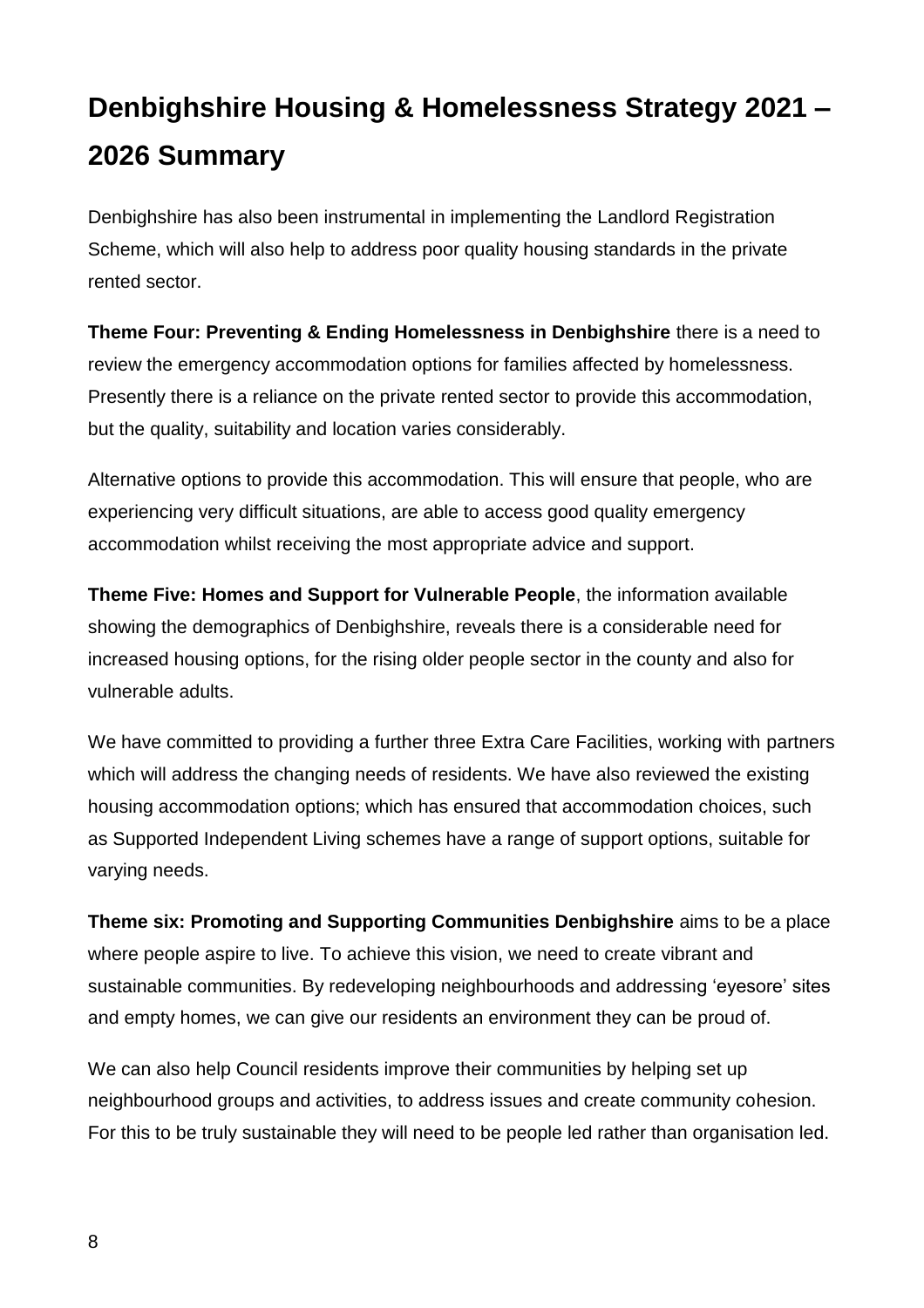Housing and Homelessness related issues are dealt with by various different departments across the Council and Third Sector organisations across the county. The Housing & Homelessness Strategy draws together all the issues and work required to address them, in a more strategic way, maximising resources and outcomes for Denbighshire's residents.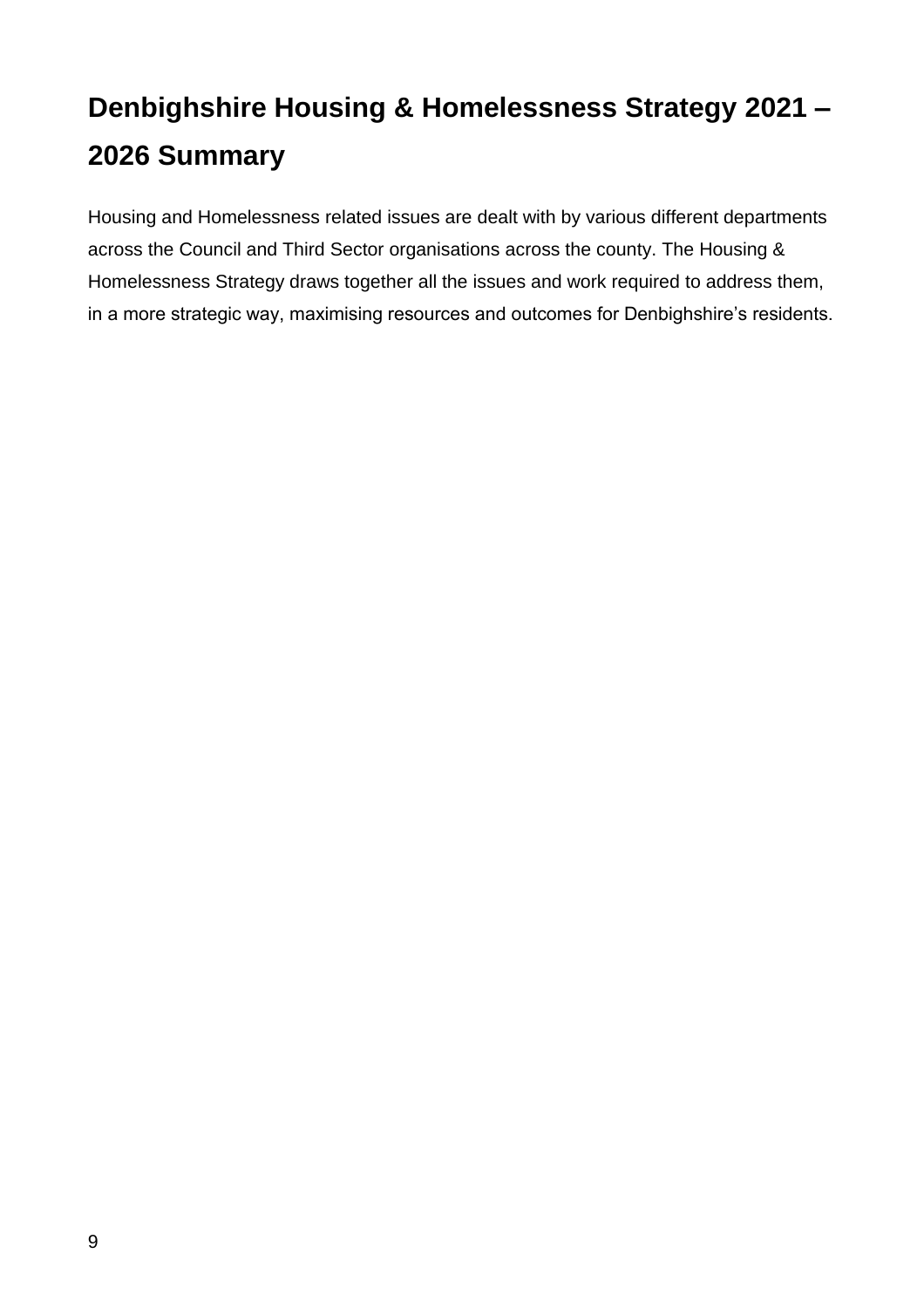### **Vision**

Housing is one of the five Corporate Priorities for Denbighshire and is reflected across several departmental business plans.

The vision for the Housing Strategy for Denbighshire was developed through a consultation exercise facilitated by Glyndŵr University in June 2013 with housing partners, third sector organisations and the public. This Vision was reviewed and supported by Councillors at a workshop in January 2020. The Homelessness Strategy vision was developed following a comprehensive review of homelessness across Denbighshire in 2016

The visions are supported through the six themes of the Housing & Homelessness Strategy and the Action Plan to ensure that the County's aspirations are fulfilled.

### **Monitoring & Governance**

The new Housing & Homelessness Strategy will be monitored primarily by the Strategic Housing & Homelessness Group - a Lead Member and Officer Group which meets bimonthly and enables a more strategic/corporate approach to Homelessness and Housing across the County.

The operational responsibilities for delivering a range of housing issues contained within the Strategy are delivered via the relevant Services, for example, Local Authority Social Housing is developed and maintained by Finance & Property Services and managed by Customers & Communities. Addressing Homelessness is delivered and managed by Community Support Services.

Community Support Services have led on the production of the original Homelessness Strategy and associated Action Plan.

Community Support Services have led on the production of the original Homelessness Strategy and associated Action Plan.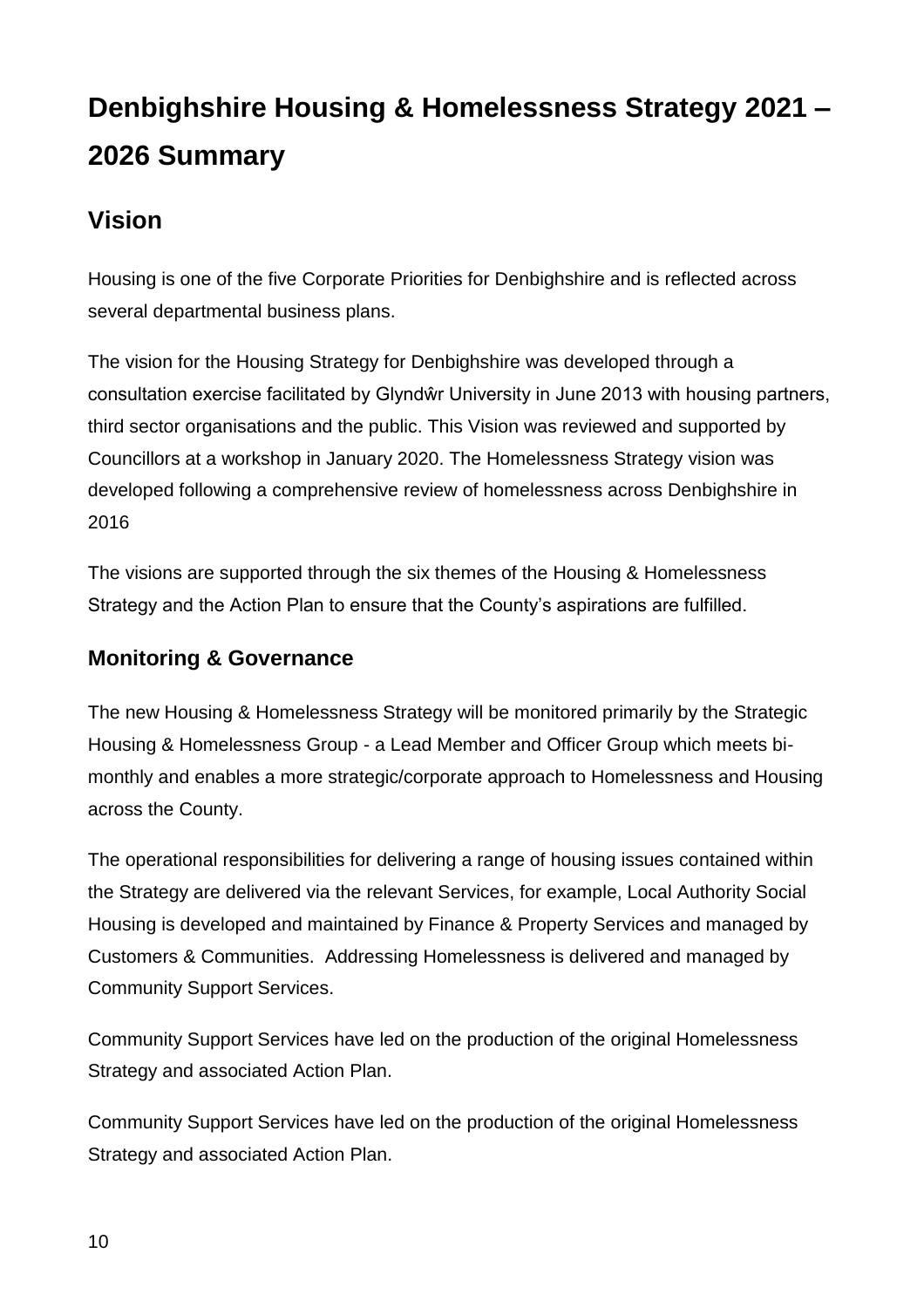Homelessness however is a corporate issue best addressed through effective partnership working across all relevant DCC Services and partner organisations.

The Housing and Homelessness Strategy provides the strategic framework for addressing homelessness, and will be the vehicle for agreeing homelessness priorities and monitoring progress against them. This will enable better integration and provide more corporate ownership to the work on homelessness

The Strategic Housing & Homelessness Group will monitor and review progress on the delivery of identified actions through the action plan with regular progress reports to Scrutiny and other committees as necessary.

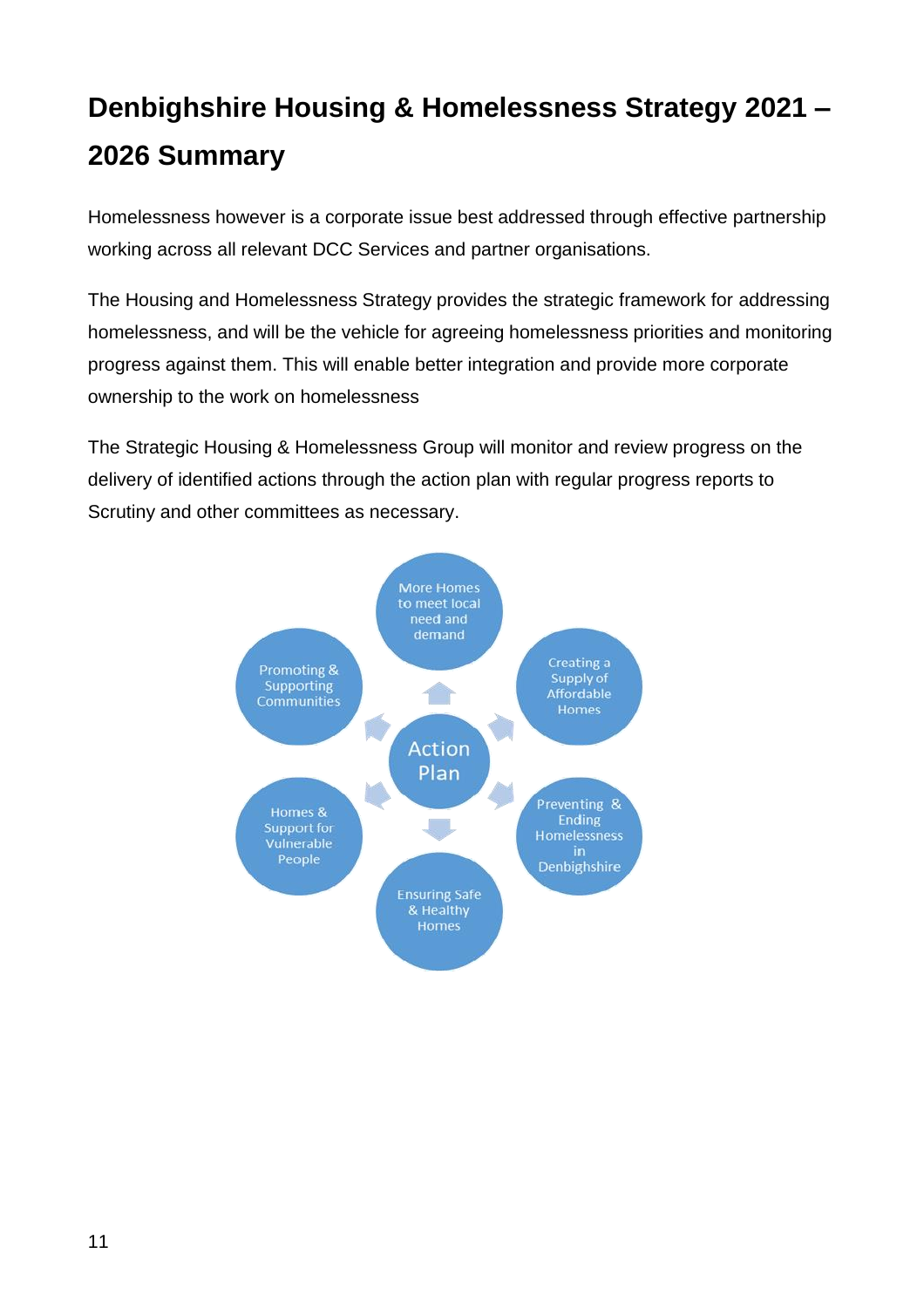### **Local Context**

| 95.3k       | 2018 Mid-year population estimates for Denbighshire                                                                   |
|-------------|-----------------------------------------------------------------------------------------------------------------------|
| 42,608      | 2026 Mid-year estimate of Denbighshire households                                                                     |
| 1954        | Forecasted increase in households 2015 <sup>2</sup> - 2026                                                            |
| £27,395     | Median household income in Denbighshire in 2019                                                                       |
| £2092       | Decrease in median income since 2007/08                                                                               |
| 21%         | Population in Denbighshire aged 65 and over                                                                           |
| 24%         | Population of Denbighshire with an activity limiting illness or disability                                            |
| 51%<br>from | 327 households threatened with homelessness 2019-20 (Up 111<br>previous year)                                         |
| 12%         | Areas <sup>3</sup> of Denbighshire classed as being in the top 10 of the worst<br>deprived areas in Wales (WIMD 2019) |

### **Population and Households**

 $\overline{a}$ 

<sup>2</sup> Earlier Housing Strategy spanned period 2015- 2020

<sup>&</sup>lt;sup>3</sup> Lower Super Output Areas as defined by Office of National Statistics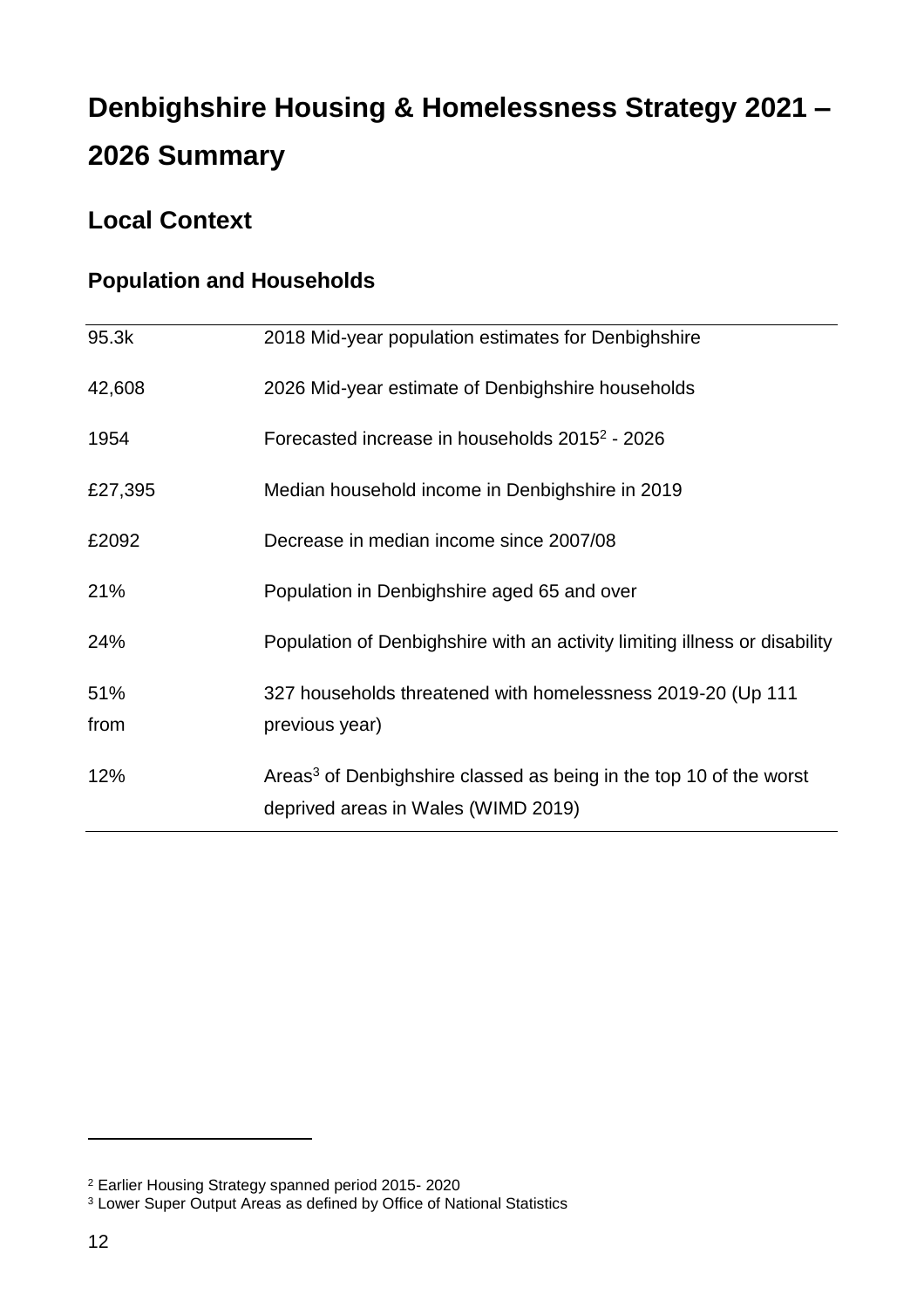### **Housing Market**

| 196  | New properties completed 2018/19 up 15 on 2017/18.                                           |
|------|----------------------------------------------------------------------------------------------|
| 57%  | New households cannot afford a 2-bedroom open market house in<br>Denbighshire.               |
| 371  | Affordable homes provided 2015 - 2020                                                        |
| 69%  | Households in Denbighshire who own their own homes outright or<br>with a mortgage.           |
| 6.4k | Households renting in the private rented sector                                              |
| 5.2k | Households in Denbighshire renting from Registered Social<br>Landlords & the Council in 2011 |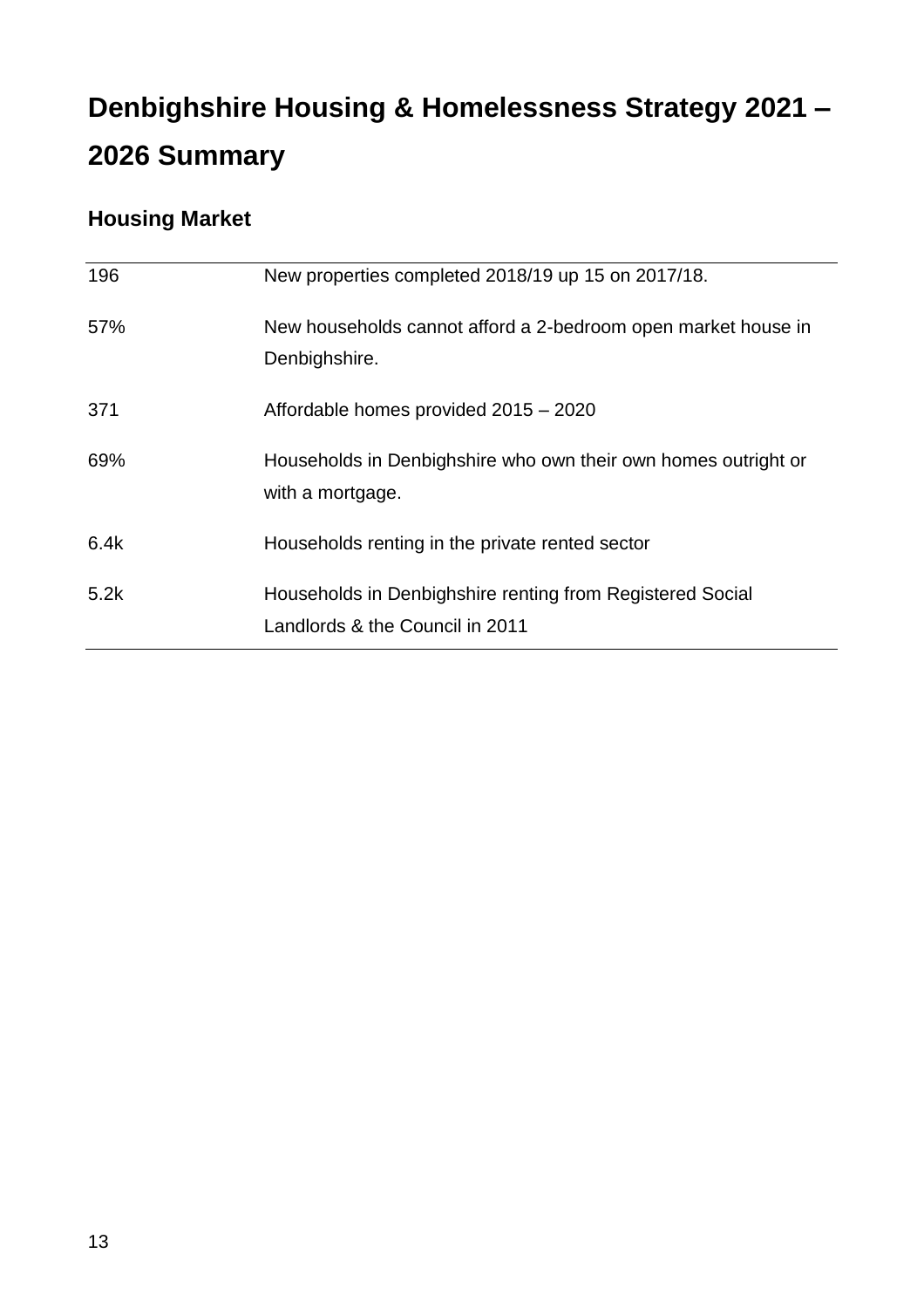### <span id="page-13-0"></span>**Theme one: More homes to meet local need and demand**

### **Outcomes**

- 1. An increased supply of new homes of all types and tenures to meet the needs and demands of households and communities in Denbighshire as defined by the twoyearly Local Housing Market Assessment
- 2. Better use of the housing stock by continuing to target empty homes across the **County**
- 3. Gypsy and Traveller accommodation needs are identified and addressed

### **Background**

1.1.This theme aims to address how to deliver more homes to meet local need and demand. Housing need is largely identified through the statutory Local Housing Market Assessment (LHMA). This must be carried out every two years as mandated by The Housing (Wales) Act 2014. This enables the strategic planning of housing development and supply across the County.

Increasing the supply of homes includes all types of accommodation:

- Open market housing and low cost home ownership schemes
- Private, intermediate and social rented accommodation
- Gypsy and Traveller pitches
- 1.2.All these types of accommodation are supported by government initiatives and targets to help stimulate their supply and ensure good quality housing standards.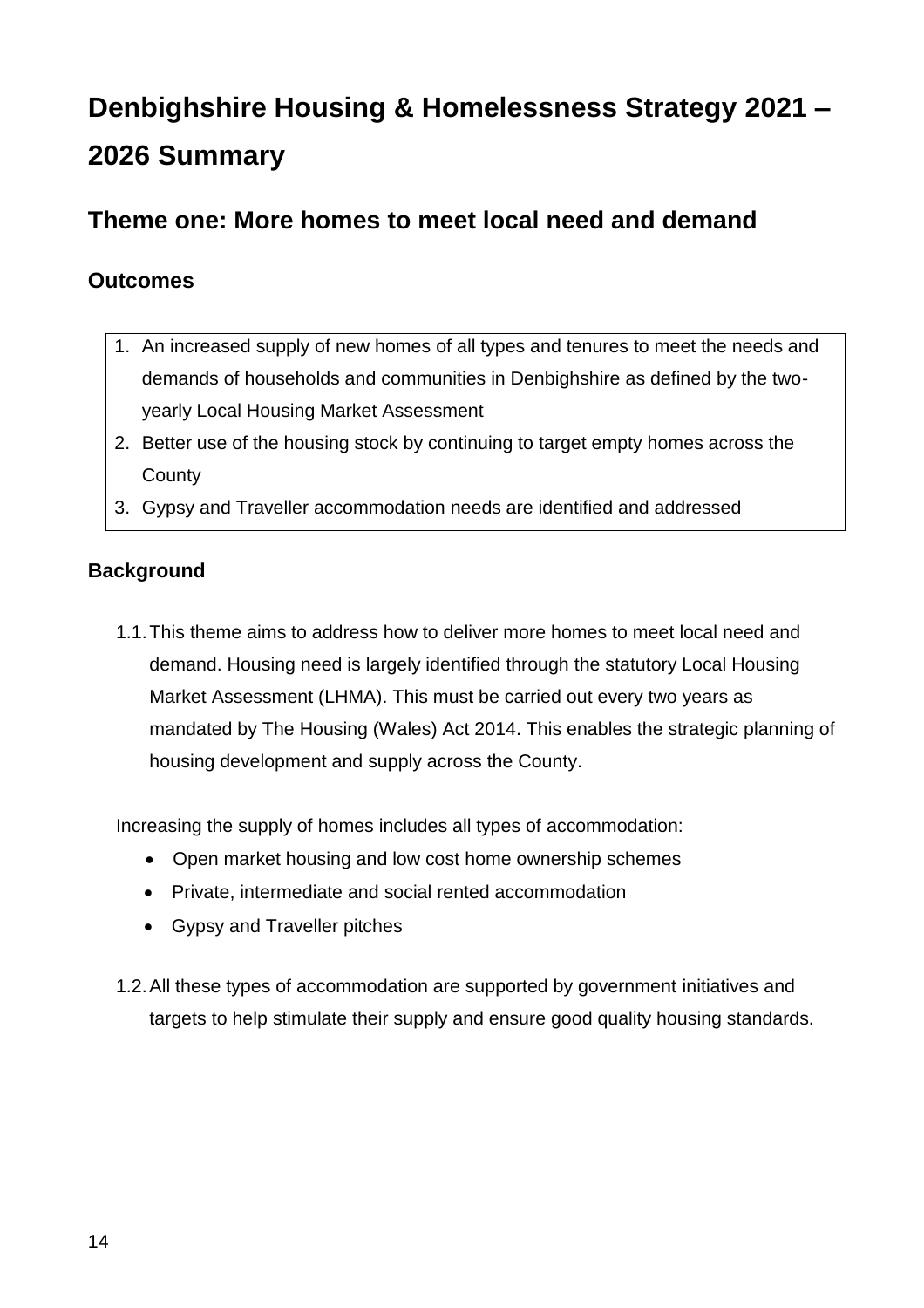#### **Issues & Challenges**

- A two-yearly completed Local Housing Market Assessment is a statutory requirement
- 64.5% of the households in Denbighshire are single or couple households with no dependents
- Population profile of older people is increasing; currently 21% of Denbighshire's residents are aged 65 or over
- Decrease in number of new build dwellings since 2007
- Low levels of planning applications for residential development
- Delivering the allocated housing sites within the Local Development Plan
- Decrease in the volume of house sales in the County since 2007 and static house prices
- Promoting Welsh language and culture
- Impact of coronavirus Covid-19
- 780 residential empty properties in Denbighshire (based on April 2018 Council Tax records)
- Difficulty in engaging owners to bring empty homes back into use
- Complexity of legislation and the risk of additional costs to the Council
- The Housing (Wales) Act 2014 makes it mandatory for all Councils to carry out an assessment of Gypsy & Traveller accommodation needs and take action on the findings.
- We have regular unauthorised encampments although generally small, indicating there is some need
- We have no authorised sites in the County.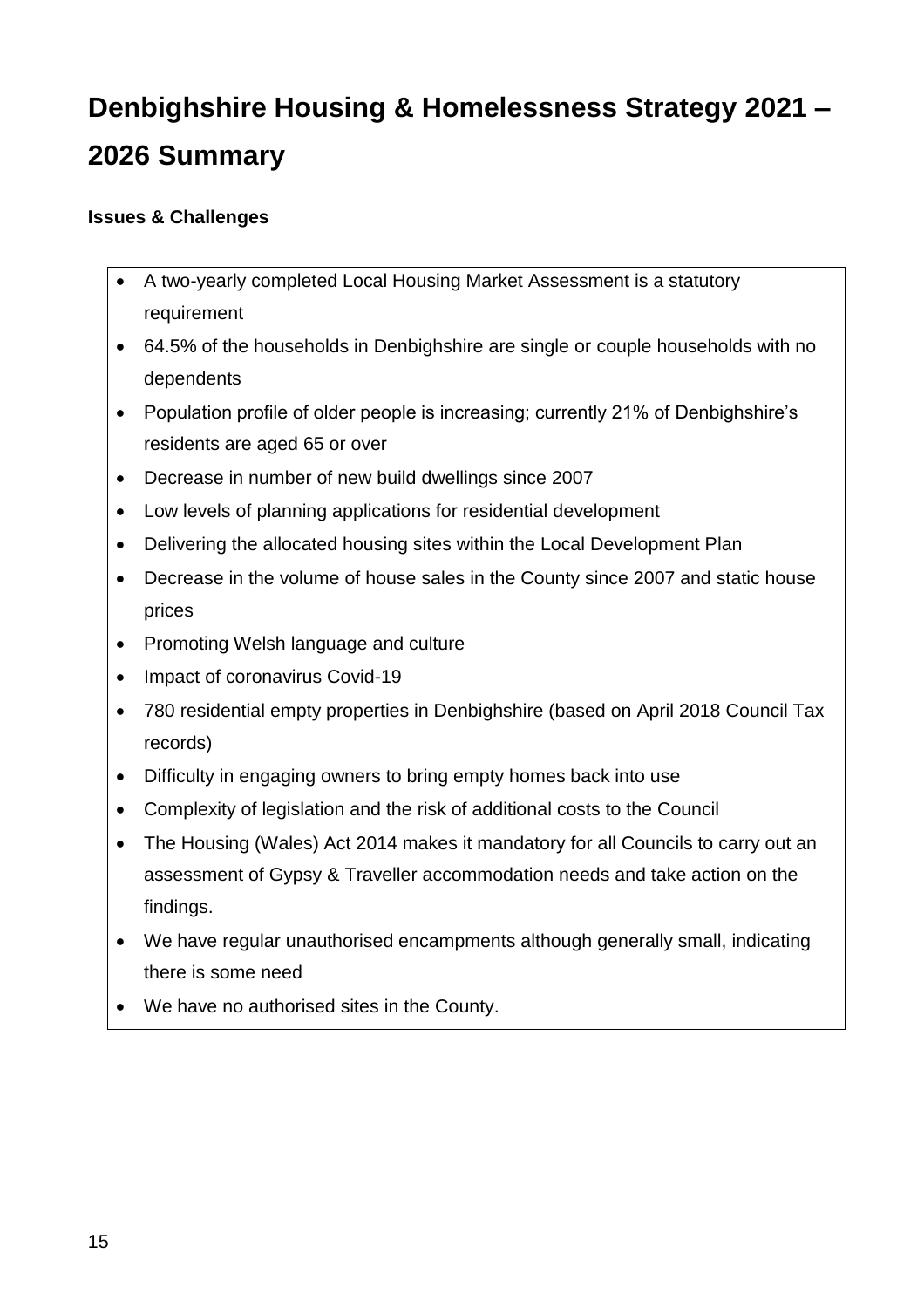**Measures to achieve these outcomes include:**

- The Replacement Local Development Plan is currently being progressed, which will provide clarity for developers on the types and volume of house building required across Denbighshire.
- A review of the current development sites in the Local Development Plan has been undertaken, with a particular emphasis on viability and deliverability
- Developing an Infrastructure plan to ensure future development is sustainable and doesn't put undue pressure on existing community resources and organisation
- The statutory requirement for a Local Housing Market Assessment is reviewed and updated every two years, ensuring that projected housing need demands remain informed.
- The Empty Homes Delivery Plan has been adopted and has a project board meeting regularly to ensure progress.
- Developments designed for Older People such as the Extra Care facility in Denbigh are underway, whilst the extension for the existing facility at Ruthin will be progressed shortly.
- A new Gypsy & Traveller Accommodation Needs Assessment has been commissioned in accordance with statutory legislation.

### **Headline Actions for Theme One**

- 1. Review existing Local Development Plan policies and land allocations to progress a Replacement Local Development Plan to adoption
- 2. Produce an Infrastructure Plan for Denbighshire and address infrastructure issues
- 3. Maintain and update a two-yearly Local Housing Market Assessment
- 4. Undertake an up to date Gypsy & Traveller Accommodation Assessment and take action on its findings.
- 5. Implement the Empty Homes Delivery Plan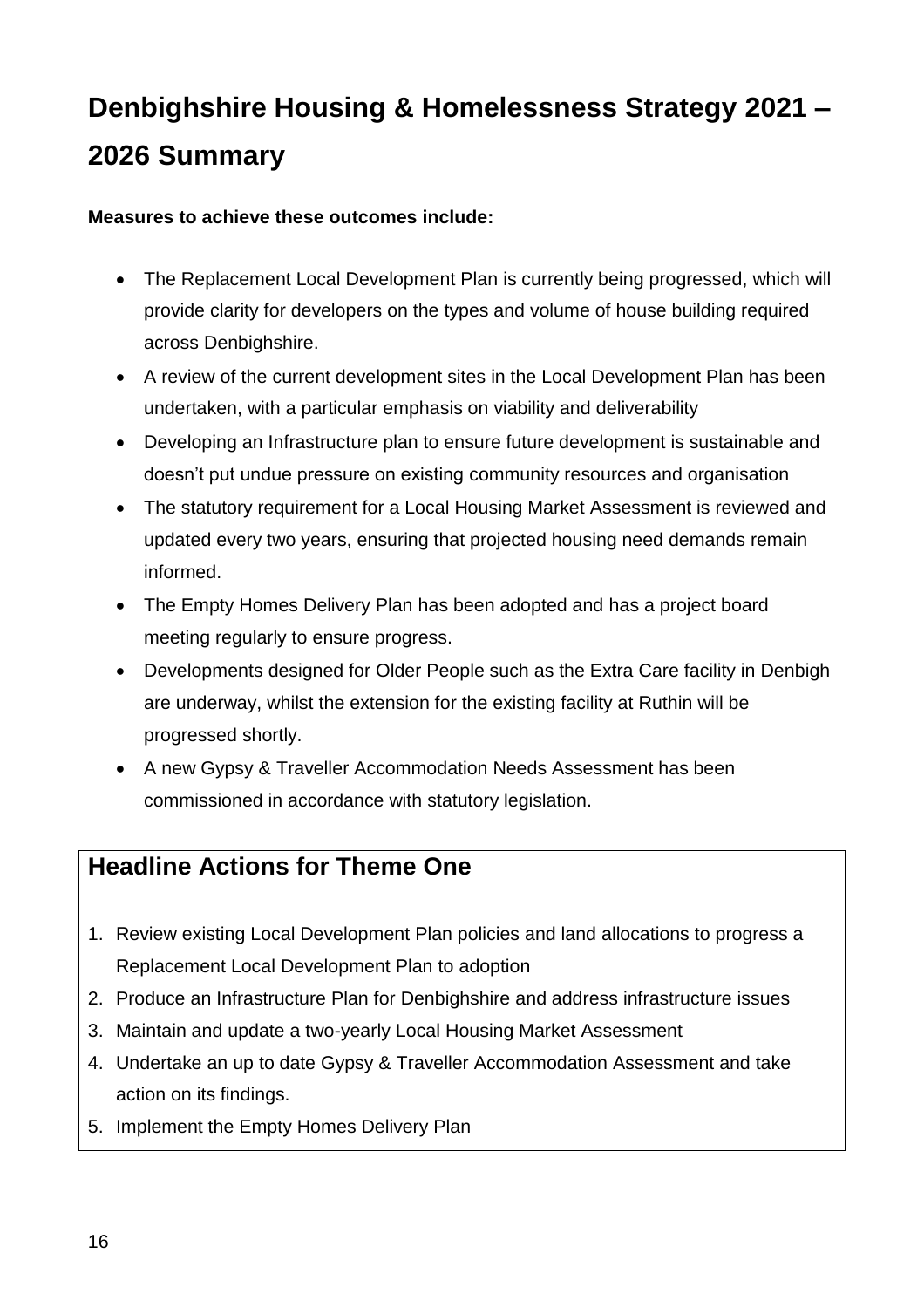### <span id="page-16-0"></span>**Theme Two: Creating a Supply of Affordable Homes**

### **Outcomes**

- 1. Improved supply of affordable housing of all types and tenures across the County
- 2. Working with partners to maximise affordable housing development
- 3. An increase in applicants on the Affordable Housing Register

#### **Background**

- 2.1.This theme aims to examine the issues surrounding Affordable Housing and the affordability of the housing market for local residents. Affordable Housing is defined by Denbighshire County Council<sup>4</sup> as housing provided to those who cannot afford general open market housing and is retained as affordable for first and subsequent occupiers.
- 2.2.Affordable Housing should meet the needs of eligible households, include availability at low enough cost for them to afford, determined with regard to local incomes and local house prices.<sup>5</sup>
- 2.3.Affordable Housing can be divided into three types of housing tenure:
	- Social Rented Housing Affordable Housing for rent which is provided by Local Authorities and Housing Associations with rent being set in accordance with Welsh Government's benchmark rents. This is usually the cheapest available rented housing and has the biggest demand.
	- Intermediate Rental Housing whereby rents are above those of social rented housing but normally no higher than 80% of an open market rent of a comparable property. This kind of housing can be provided by private developers and Social Landlords.

 $\overline{a}$ 

<sup>4</sup> DCC Affordable Housing Supplementary Planning Guidance 2014

<sup>5</sup> Welsh Government Planning Technical Advice Note 2 (TAN 2) – Glossary definition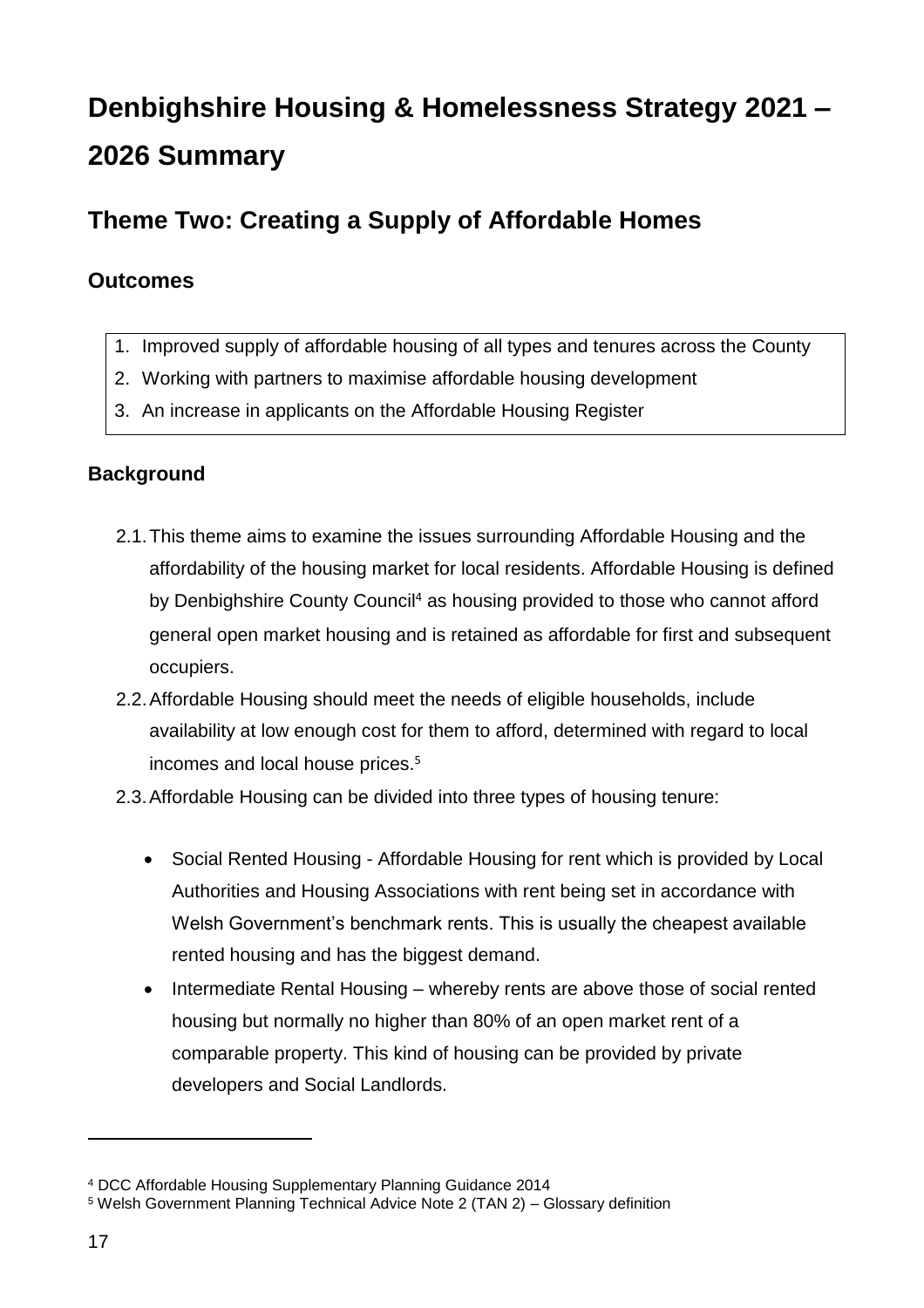- Low Cost Affordable Home Ownership normally Shared Equity schemes, where a proportion of the property is bought by an eligible applicant and a proportion of the equity is retained on behalf of the Local Authority by a Housing **Association**
- 2.4.An Independent Affordable Housing Review conducted by Welsh Government in 2018 made 48 recommendations to facilitate affordable housing delivery in Wales. These related to the implementation of improvements in the following eight areas:
	- 1. Housing Need
	- 2. Housing Quality Standards
	- 3. Modern Methods of Construction
	- 4. Rent Policy
	- 5. Local Authorities as Enablers and Builders
	- 6. Public Sector Land
	- 7. Financing Affordable Housing
	- 8. Dowry and Major Repairs

#### **Issues & Challenges**

- Personal income levels have recovered slowly since the credit crunch with many areas still experiencing severe deprivation notably areas in Rhyl and Denbigh
- Significant gap between affordable housing need and supply
- Affordable Housing provision through planning obligation is 10%
- Housing in hamlets and open countryside has to meet affordable housing criteria
- Financial Challenges being faced by the Council and partners
- Low turnover of Council/Housing Association stock
- Welfare Reform changes combined with a changing population profile necessitating a need to build smaller properties.
- Affordable Housing Review implementation
- Lack of financial certainty for Council & Housing Association partners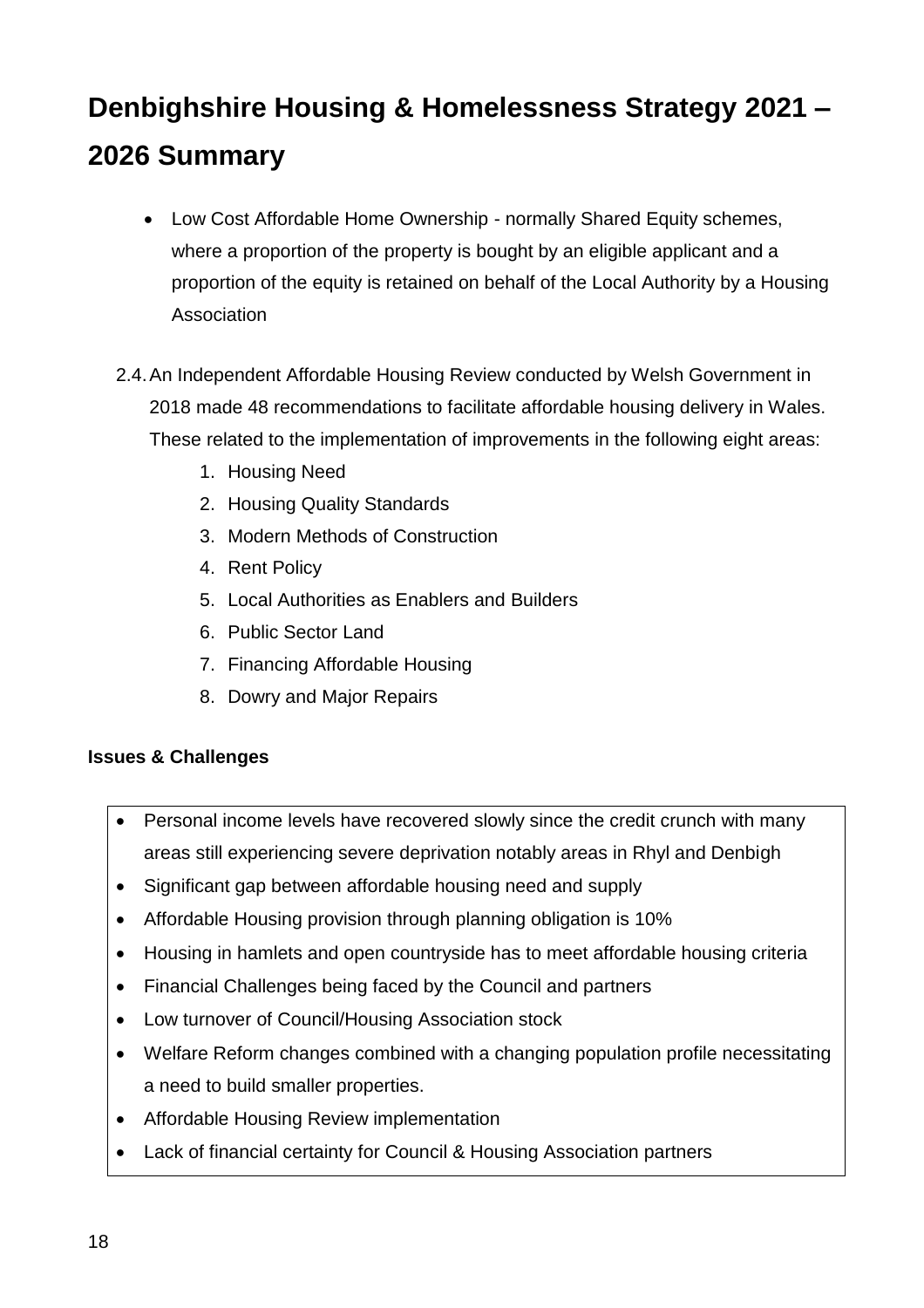- Uncertainty surrounding the Social Housing Grant Programme which is the main funding source for affordable housing
- Increasing costs for building
- Negative perception of affordable housing
- Lack of awareness of different affordable housing schemes
- Complexity of application process

#### **Measures to achieve these outcomes include:**

- Ensuring that full strategic support is given to Housing Associations applying for different affordable housing funding streams, provided by Welsh Government in addition to Social Housing Grant such as Innovative Housing Fund and Land for **Housing**
- Negotiating with developers on affordable housing provision, which has meant in some cases additional units to those required under planning obligations have been provided
- New affordable housing commuted sums policy developed and adopted
- Review of Council land holdings
- Buying back former council properties sold under 'Right to Buy' legislation
- Joint ventures with developers and other social landlords are explored on a site by site basis
- Tai Teg Affordable Housing Register has been reviewed and re-launched, with more effective marketing and promotion to raise awareness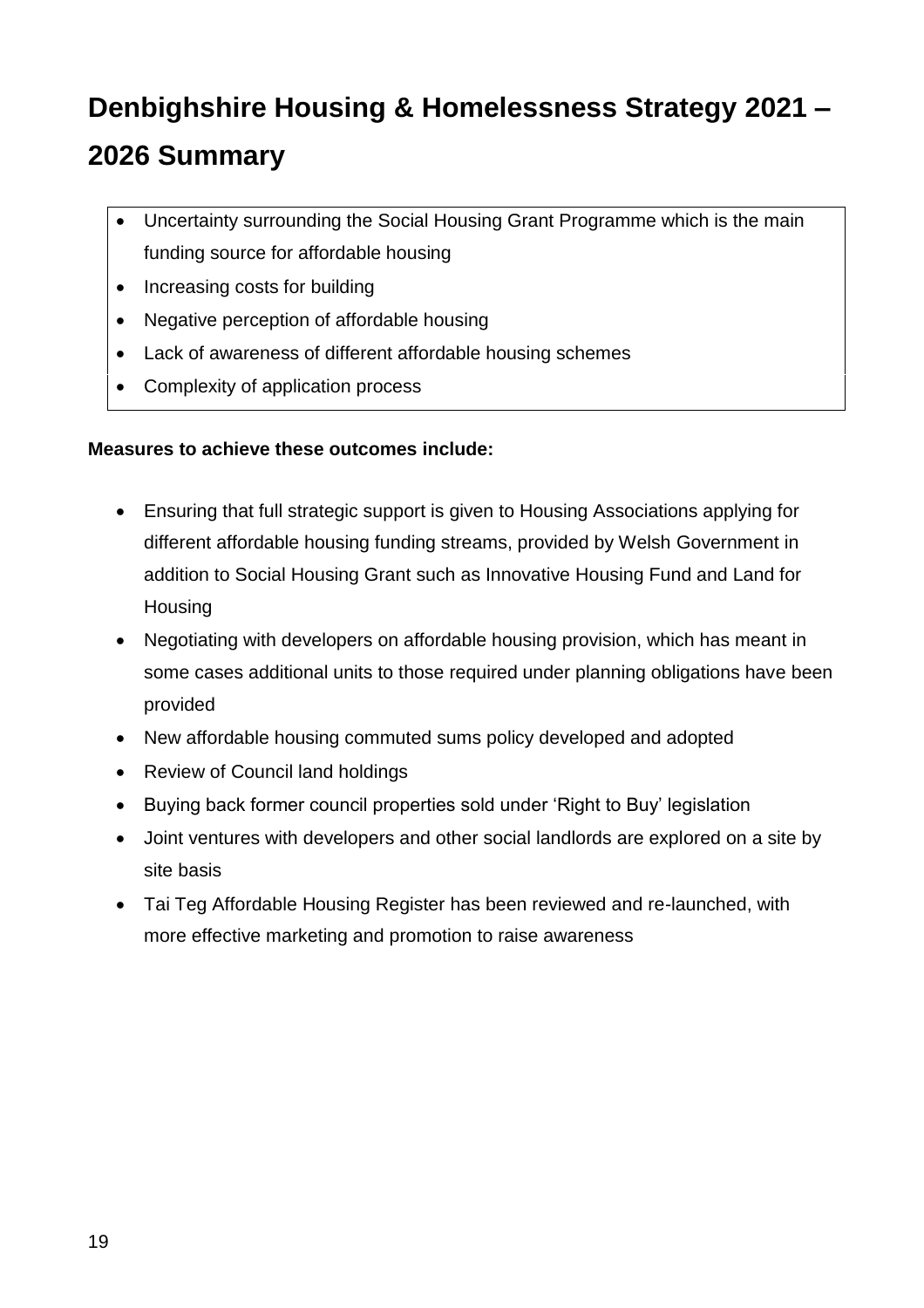### **Headline Actions for Theme Two**

- 1. Review of Local Development Plan policies such as affordable housing in rural areas and commuted sums
- 2. Review the current approach and thresholds for affordable housing requirements in LDP policies
- 3. Active promotion of the Tai Teg affordable housing register to increase applications, as more applicants will evidence need and demand to developers
- 4. Publicise successful affordable housing schemes
- 5. Develop a Council Housing Asset Strategy, which includes a house building and maintenance programme, alongside a carbon zero plan for existing properties.
- 6. Review existing housing portfolio with emphasis on providing suitable accommodation to the future older person demographic of Denbighshire
- 7. Practical completion of first new homes through Housing Development Programme



Figure 1: Clwyd Alyn scheme in Llanbedr Dyffryn Clwyd ©Clwyd Alyn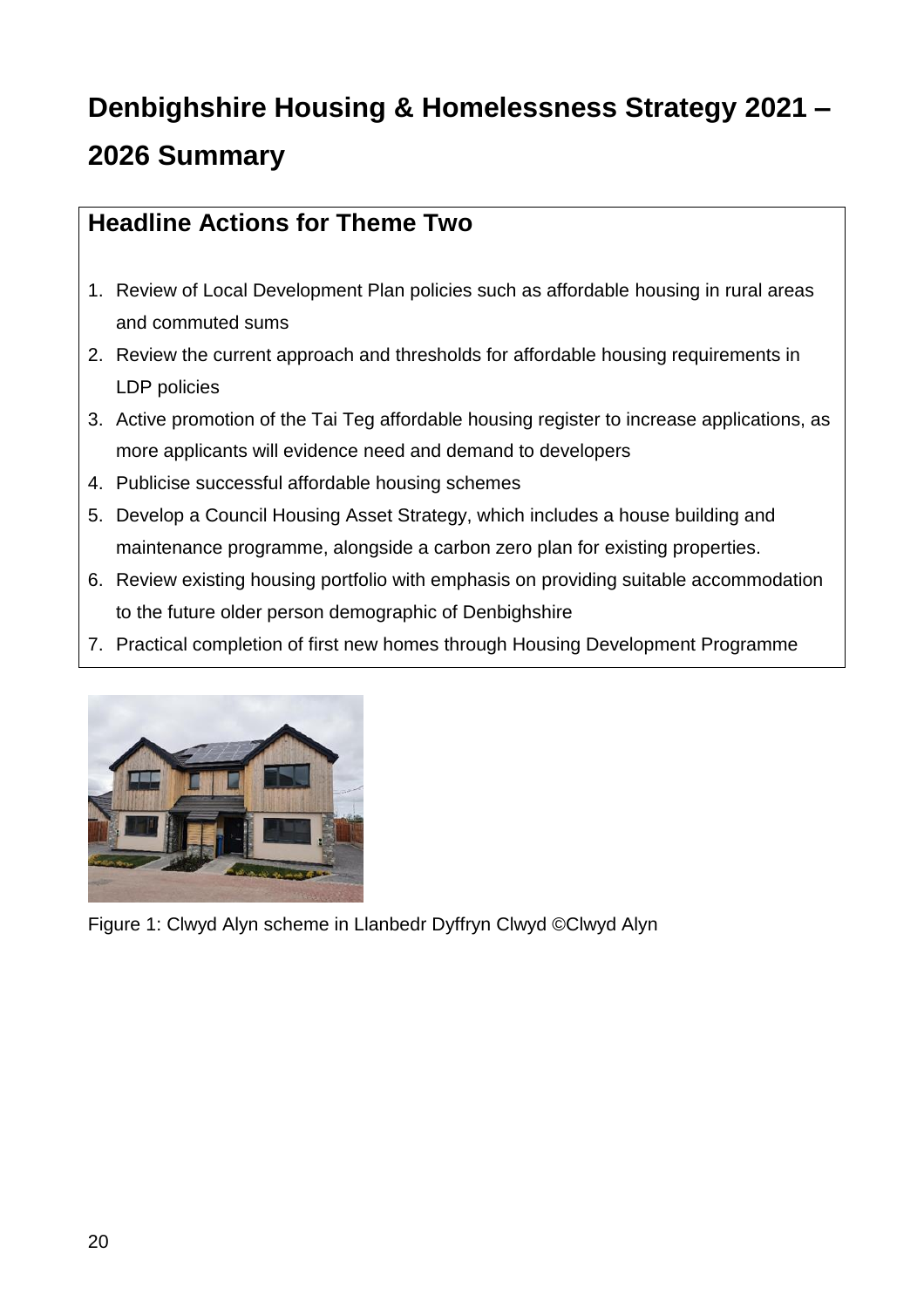### <span id="page-20-0"></span>**Theme Three: Ensuring Safe and Healthy Homes**

### **Outcomes**

- 1. Council and Housing Association accommodation is maintained to Welsh Housing Quality Standards
- 2. Decarbonisation of social housing stock
- 3. All DCC houses to be 'C' rated on the EPC by 2022
- 4. Improved standards in the Private Rented Sector
- 5. Accommodation will be of good quality and will be adaptable to residents' needs
- 6. Targeted financial resources to ensure homes are more energy efficient helping the environment, improving housing quality and targeting fuel poverty
- 7. Unauthorised residential occupation of holiday caravans will be reduced
- 8. Implement & enforce Minimum Energy Efficiency Standards (MEES) in the private rented sector and address fuel poverty

### **Background**

3.1.This theme aims to address the provision of safe and healthy homes in Denbighshire. This needs to be tackled across all types of accommodation; affordable housing, private rented accommodation and owner occupied homes including mobile home sites.

#### **Issues & Challenges**

- Maintenance of homes to the recommended standards
- Establishing a baseline of required works
- Financing & maintenance of work
- Challenges in developing good relationships with landlords
- Establishing an accurate database of landlords in the County
- Poor quality multi-occupation dwellings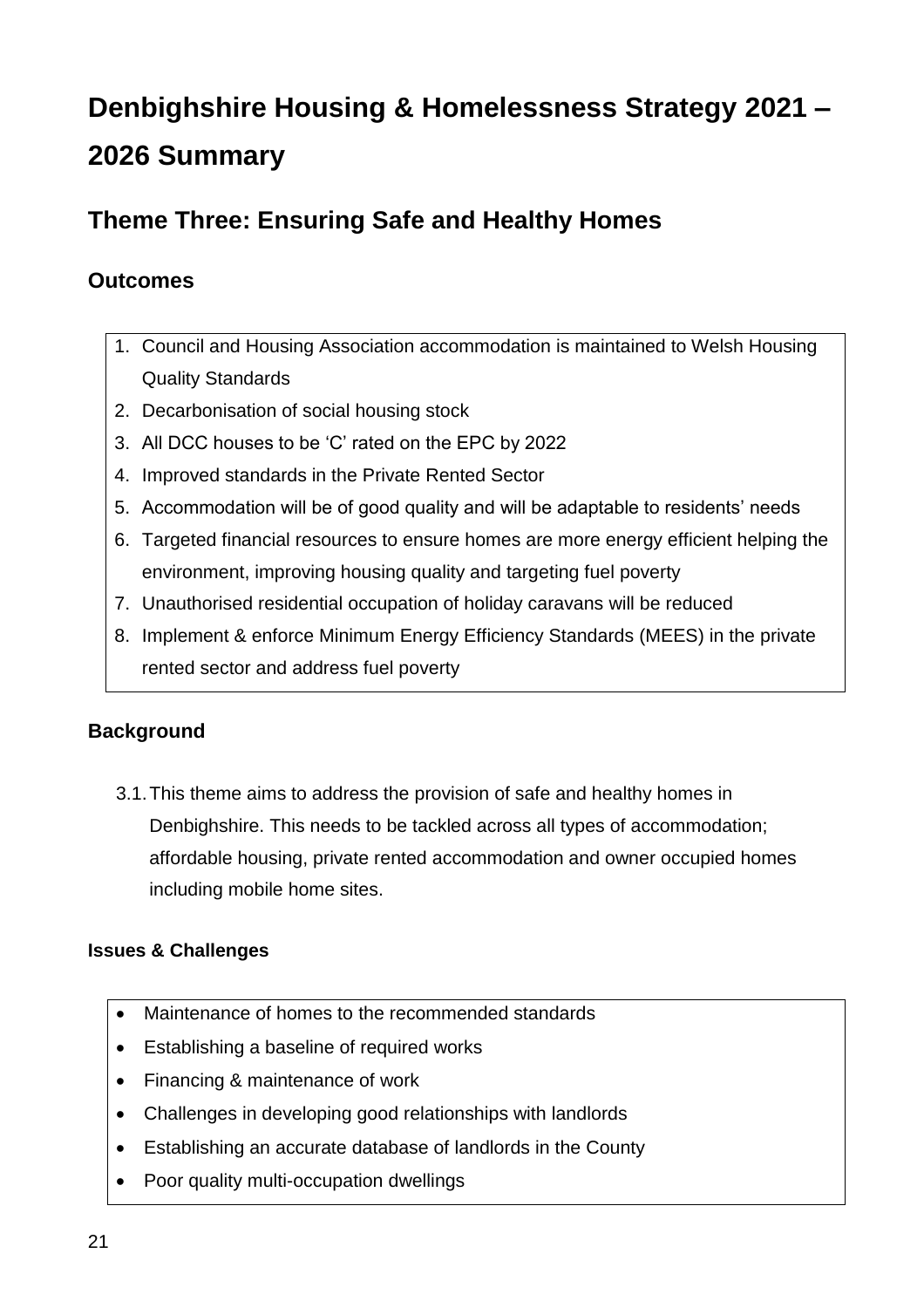- Improving the quality of private rented sector stock
- Response to the changing demographic of the County (smaller household size, disabilities and increasing older person profile)
- Large scale regeneration projects such as Rhyl West End
- Capital grant schemes reducing
- Need to introduce more innovative loan schemes
- Publicity of available resources
- Challenges with securing funding to support projects
- No dedicated capital budget
- The reduction of fuel poverty requires funding for energy efficiency measures
- Occupation of holiday caravans as permanent homes
- Some are longstanding and/or include unsuitable accommodation
- Pressure on local public services as they are not being funded through local taxation
- Need to establish a baseline of all the properties affected
- Fuel poverty measures and eligibility for schemes and funding constantly changing
- Enforcement measures and process needs to be adopted
- All DCC houses to be 'C' rated on the EPC by 2022

#### **Measures to achieve these outcomes include:**

- Solar panels have been fitted to some social landlord properties as part of the upgrade to Welsh Housing Quality Standards
- Successful bids to Welsh Government for developing social housing properties using renewable energy measures
- Efforts are underway to ensure all DCC housing stock is EPC energy rated 'C' by 2022
- All new DCC stock is being built to EPC energy rated 'A'
- Regular Landlord Forum events are held throughout the County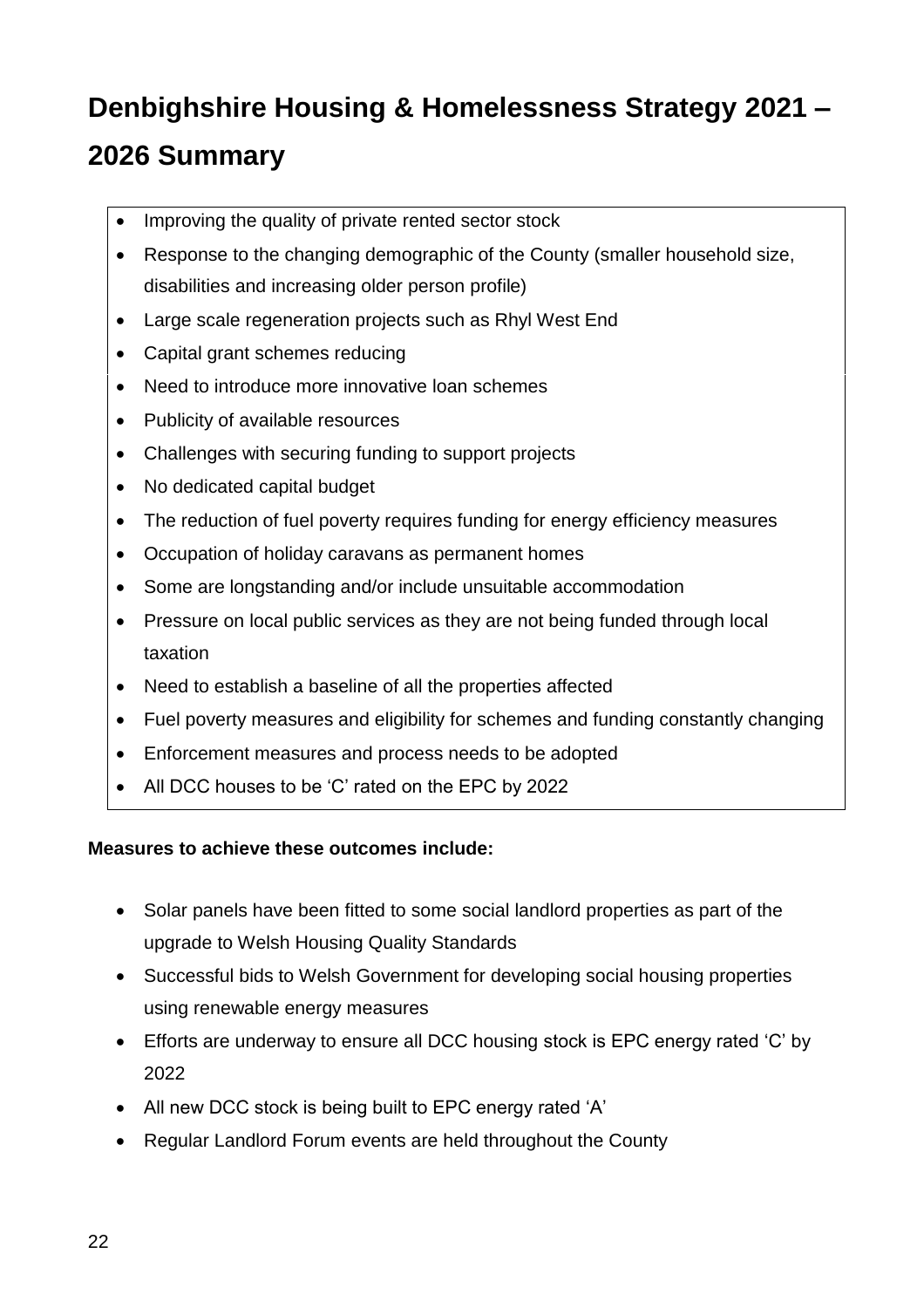- Regeneration of the West End of Rhyl has reduced residential density in the area and improved living standards
- A Housing Renewal area has been designated in South West/East Rhyl which allows access to Welsh Government money to upgrade the domestic properties
- Group Repair schemes have been carried out in South West/East Rhyl and Denbigh
- A monitoring process for unauthorised residential occupation of caravans has been set up
- Minimum Energy Efficiency Standards (MEES) are enforced by DCC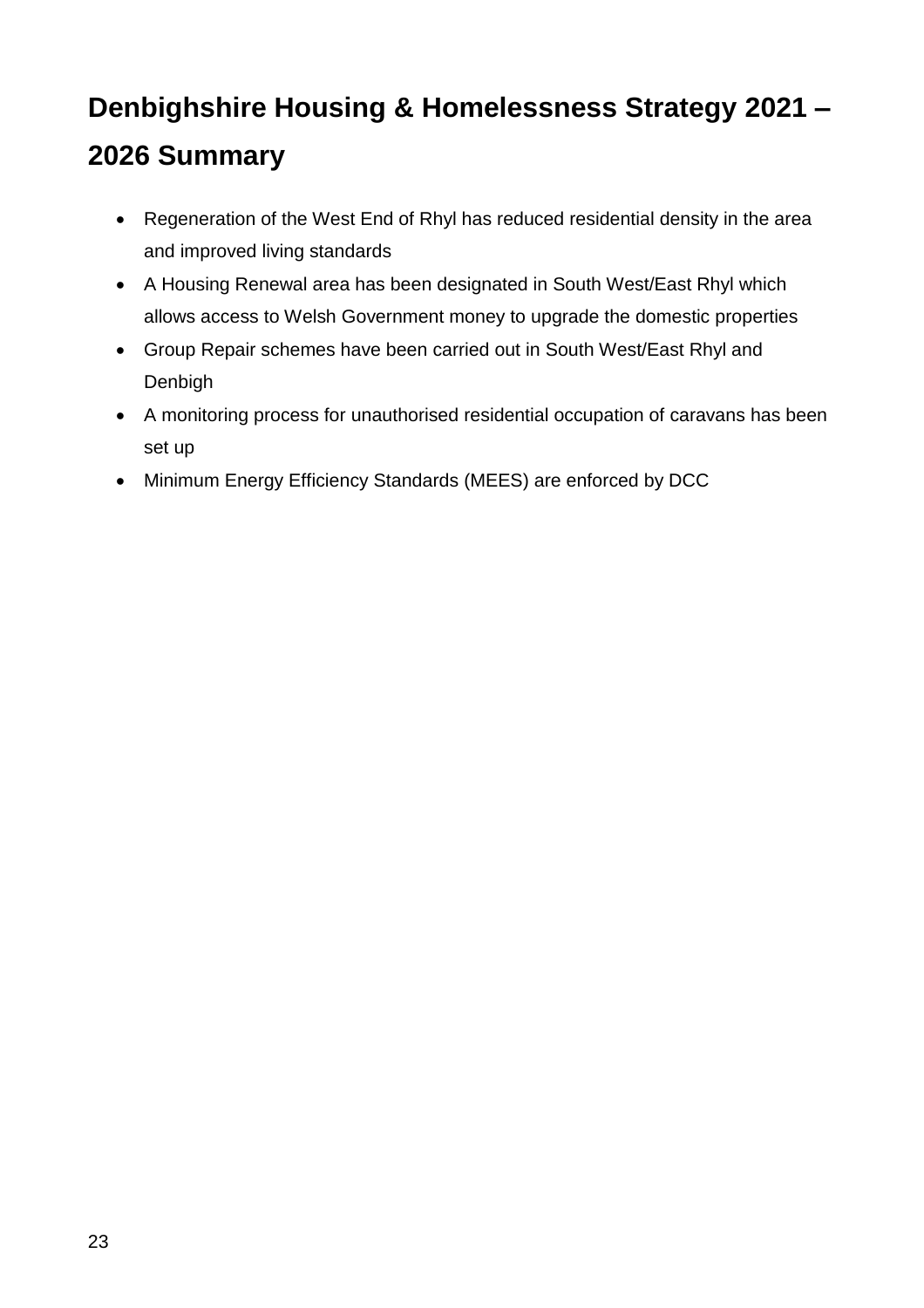### **Headline Actions for Theme Three**

- 1. Welsh Housing Quality Standards are maintained
- 2. Decarbonisation of social housing stock
- 3. Develop and adopt a new Housing Revenue Account borrowing strategy
- 4. Rent Smart Wales landlord licensing scheme is supported
- 5. Work directly with landlords to improve standards in the Private Rented Sector
- 6. Implement & enforce Minimum Energy Efficiency Standards (MEES) in the private rented sector
- 7. Implement additional Licensing for HMO's scheme now extended to Prestatyn, Denbigh & Llangollen
- 8. Target financial resources to ensure housing will be more energy efficient helping the environment and improving housing quality
- 9. Unauthorised residential occupation of holiday caravans will be reduced



Figure 2: Private property improved through Enforcement action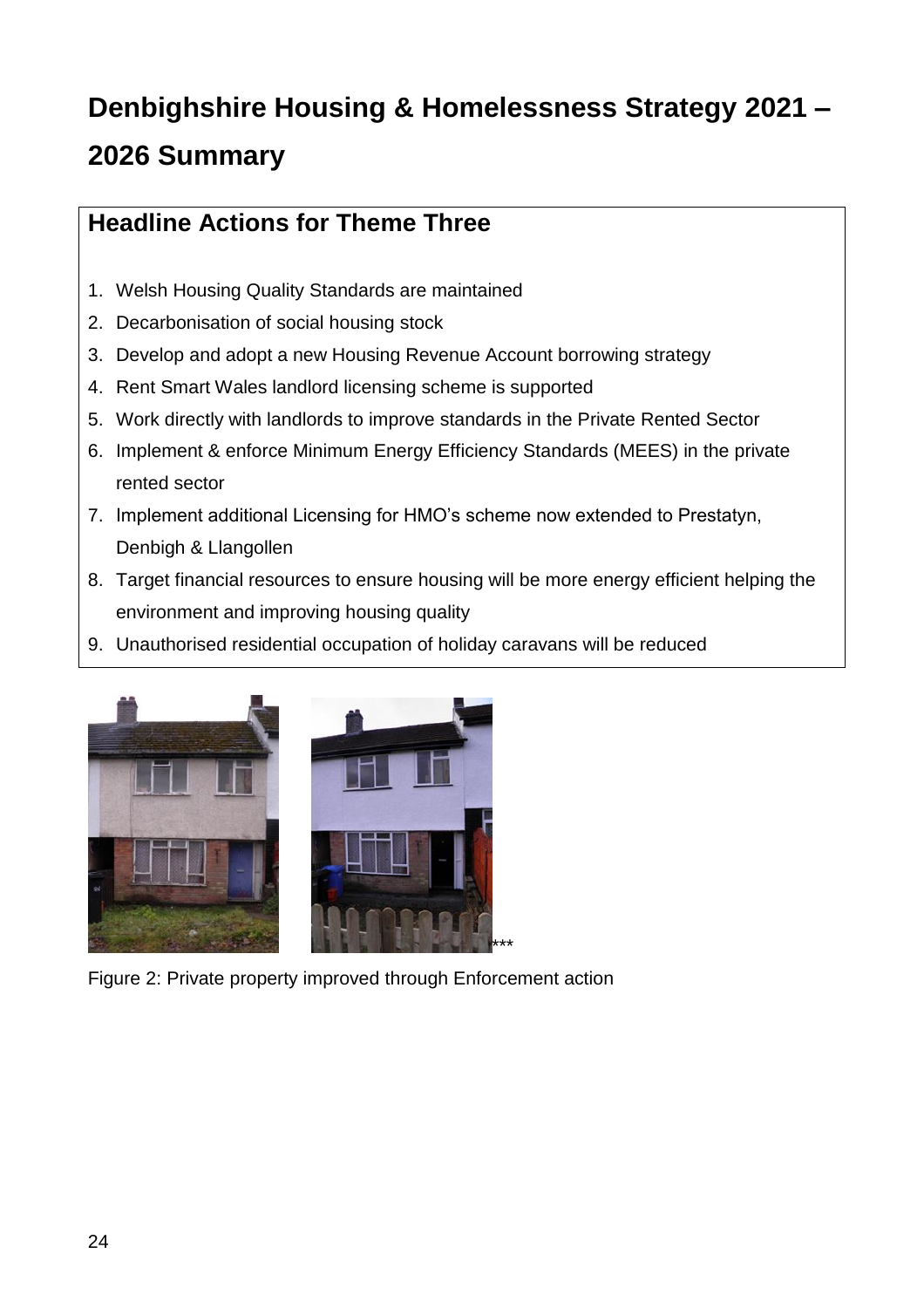### <span id="page-24-0"></span>**Theme Four: Preventing & Ending Homelessness in Denbighshire**

### **Outcomes**

- 1. Independent advice accessible at an early stage to help prevent homelessness
- 2. Households at risk of homelessness are engaged through partner agencies to prevent and relieve homelessness
- 3. Young people at risk of becoming homeless identified and engaged
- 4. Regional self- assessment tool to assist with homelessness options
- 5. Suitable accommodation options are available to prevent homelessness
- 6. Those that are declared homeless are provided with appropriate emergency and temporary accommodation
- 7. Those that are declared homeless are assisted in finding suitable long term accommodation
- 8. To end entrenched rough sleeping in Denbighshire

### **Background**

- 4.1.In this theme we concentrate on the homelessness services that are available and what changes need to be taken in light of the Well-being of Future Generations Act (Wales) 2015, Housing Act (Wales) 2014 and the Renting Homes (Wales) Act 2016.
- 4.2.The Housing (Wales) Act 2014 has placed more emphasis on prevention of homelessness duties for local authorities, to achieve this we need to work in greater partnership with private landlords to source affordable, sustainable accommodation for vulnerable people.
- 4.3.The Act also makes it a statutory requirement for Councils to review the homelessness situation in their area and develop and implement a Homelessness Strategy to address the identified issues by 2018, which is reviewed every four years from 2018 onwards.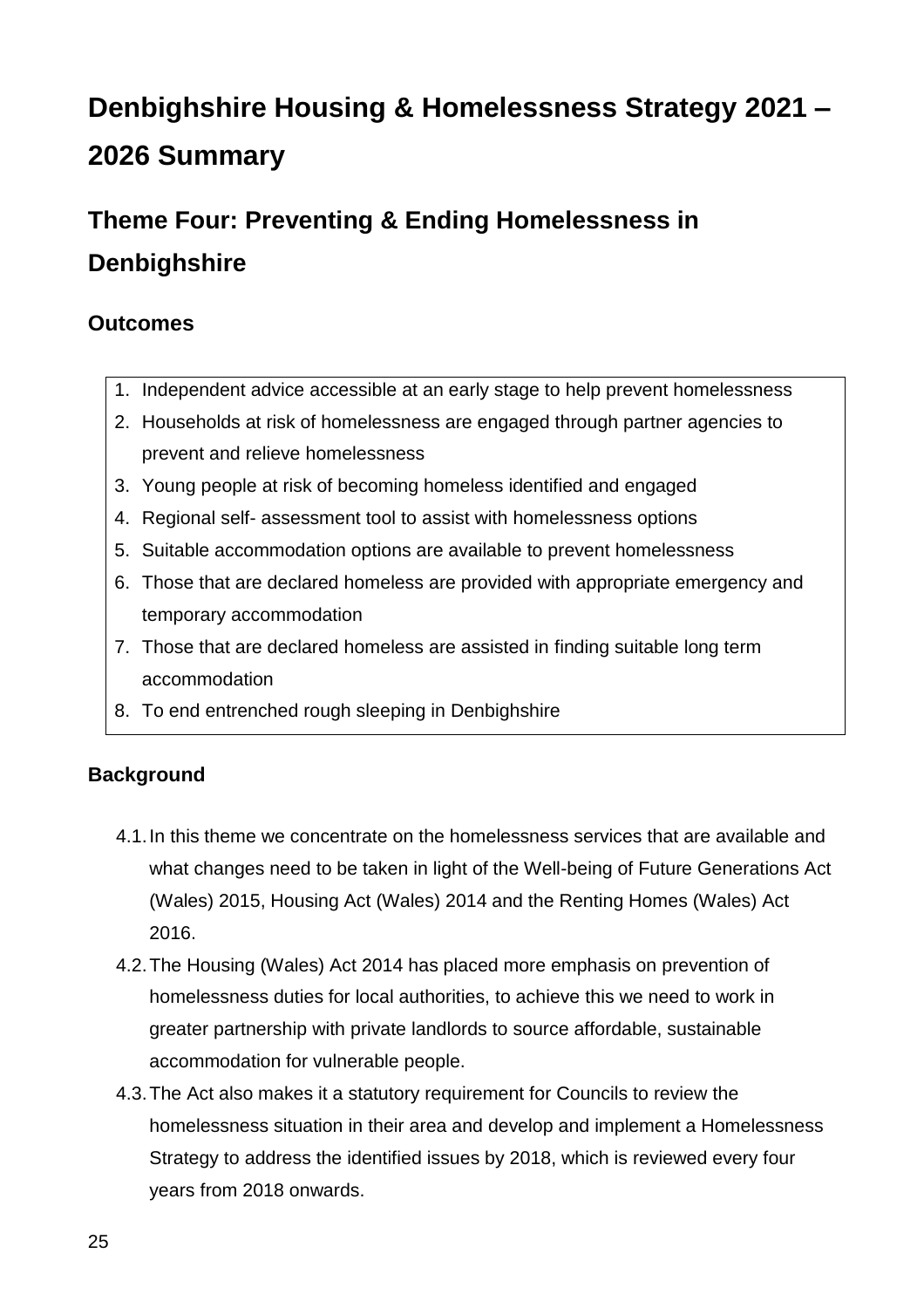- 4.4.Households presenting as homeless has increased in Denbighshire primarily as a result of implementing the provisions of the Housing Act.
- 4.5.The Covid-19 pandemic has resulted in an unprecedented volume of homelessness presentations and need for accommodation since March 2020.
- 4.6.In response to the Covid-19 crisis Welsh Government has provided funding available to address homelessness. The funding has been available in phases, initially to ensure that people with no home, could safely self-isolate and follow the public health guidance over hygiene and social distancing and have a safe space in which to live.
- 4.7.In August 2020 Welsh Government announced Phase two of its response to the pandemic with an extra £40m made available, to ensure that citizens are provided with safe, secure homes and no one returns to homelessness.
- 4.8.This funding stream is focussed more on finding long term solutions, such as building accommodation and transforming services to enable permanent housing solutions can be found.

#### **Issues & Challenges**

- Making advice available in a variety of formats so it is accessible to all
- Encouraging people to access advice when first threatened with homelessness
- Sourcing suitable premises and partner agencies
- Hard to reach group
- Often sofa surf and make up a substantial proportion of hidden homeless
- Consistency of working practices across County borders
- Sourcing suitable accommodation which meets general and specialised housing needs
- Additional duties placed on local authorities through the Housing (Wales) Act 2014, regarding homeless prevention measures
- Accessing pet friendly accommodation
- Challenge of finding suitable accommodation suitable for large families and single young persons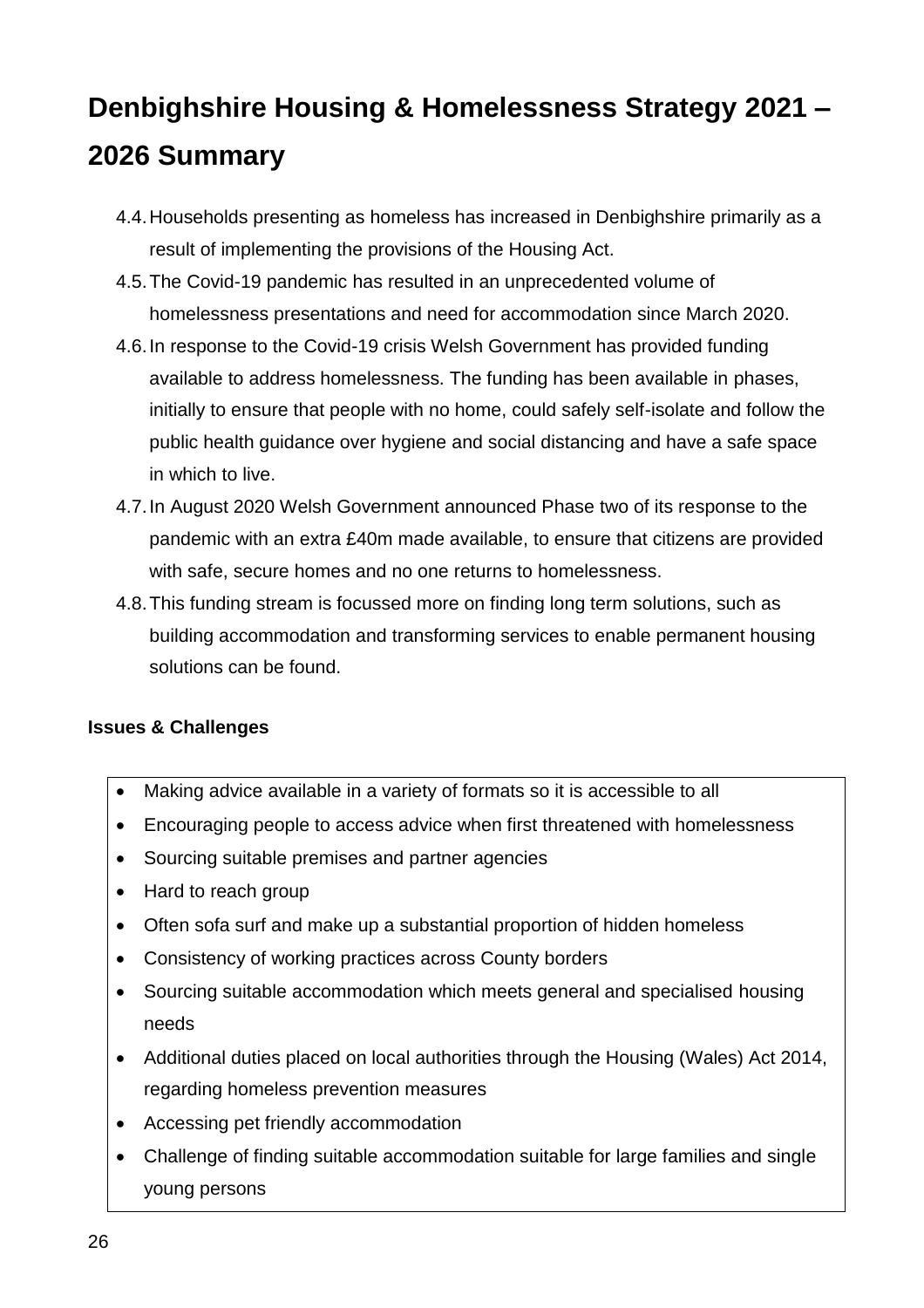- Low income levels particularly in the North of the County
- Increase in personal debt levels
- Lack of confidence in Councils and third party organisations
- Lack of suitable available accommodation

#### **Measures to achieve these outcomes include:**

- Updating the Corporate website with clear information & signposting for services
- Developing a self-assessment tool to assist people with advice and options
- Piloting moving advice teams into more community based environments
- Funding a post within CAB to help with relevant advice whilst accessing additional services such as debt support and benefit advice
- Engaging a support worker specifically for homeless LGBTQ+ young people
- Rolling out workshops in schools addressing raising awareness around homelessness and available support
- Support workers working with partners to identify & assist young people at risk of homelessness
- Mediation to save tenancies and prevent homelessness wherever possible
- Six months' rent paid in advance for private tenancies to secure accommodation and prevent homelessness
- Scoping work is underway to develop DCC solutions for emergency and temporary accommodation rather than relying on the private sector
- Housing First initiative set up jointly with Conwy CC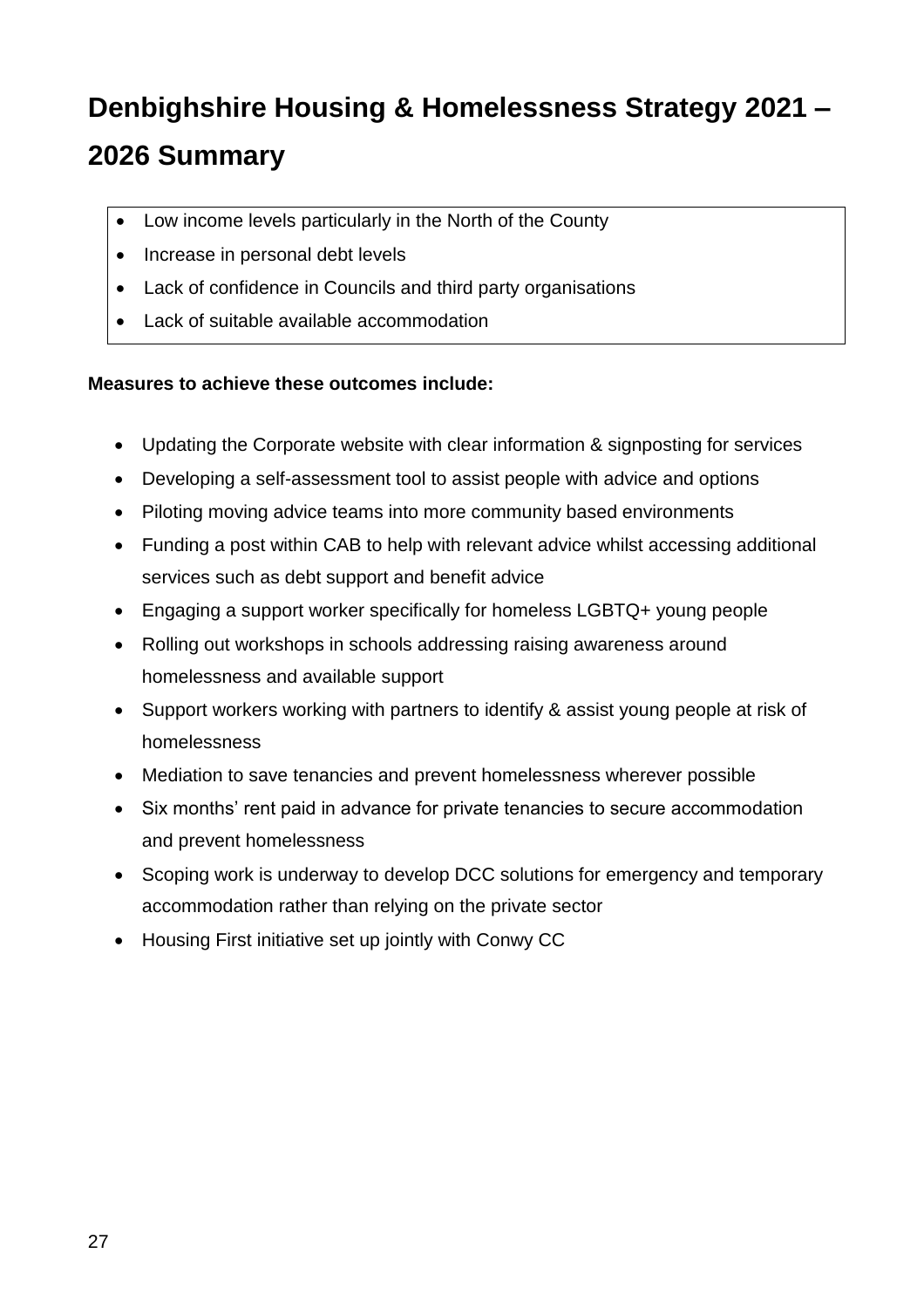### **Headline Actions for Theme Four**

- 1. Develop easily accessible information and advice for prevention of homelessness
- 2. Develop an early intervention and prevention service, involving a wide range of partners to support households at risk of homelessness
- 3. Develop a homelessness hub with access to wrap-around services through multidisciplinary interventions for those experiencing homelessness
- 4. Establish in-house emergency accommodation facilities for homeless citizens
- 5. Develop a rapid rehousing model for citizens affected by homelessness with appropriate support
- 6. Review services provided internally & externally through Housing Support Grant (HSG) to ensure a range of support is available
- 7. Deliver workshops to secondary school aged children on homelessness and available support
- 8. Identify young people at risk through training of professionals working in their environment
- 9. Extend Housing First Project
- 10.Development of the Youth Service digital youth work to promote and engage young people in the issue of Youth Homelessness in Denbighshire.



Figure 3:HWB Youth Homelessness Accommodation & Training Centre, Denbigh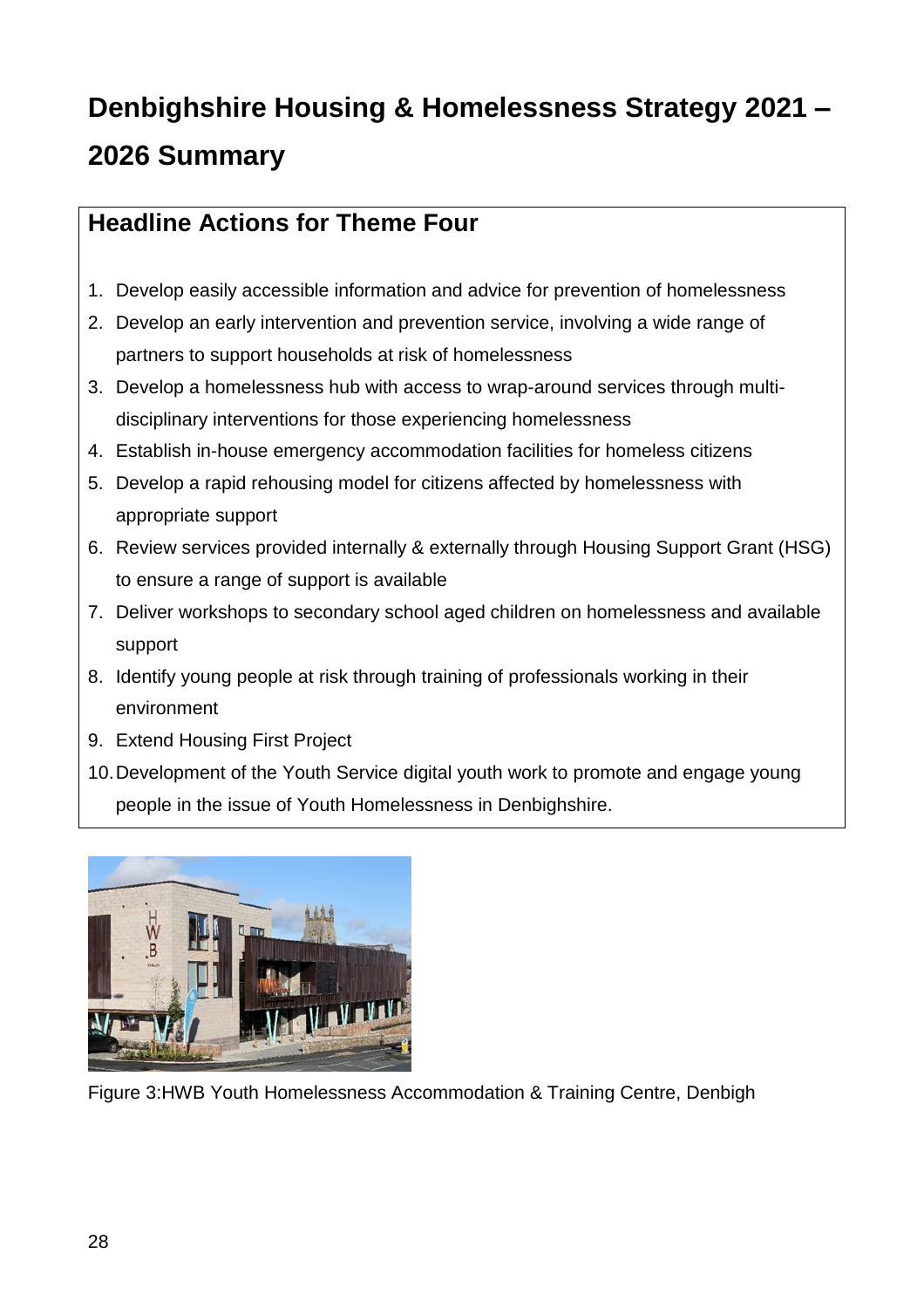### <span id="page-28-0"></span>**Theme Five: Homes & Support for Vulnerable People**

### **Outcomes**

- 1. A range of housing choices for older people
- 2. A range of housing choices and support placements for vulnerable and young people
- 3. Vulnerable people are assisted to lead independent lives in appropriate accommodation to meet their needs

#### **Background**

- 5.1.This theme aims to address the issues surrounding vulnerable people, their housing choices and what is needed an offered in housing related support, through the provision of the Supporting People programme.
- 5.2.Vulnerable people can be supported to maintain their accommodation through the Supporting People programme which provides housing related support services to people over the age of 16. Reductions in Supporting People funding have meant that many services have been remodelled to achieve cost savings and target support more effectively, although the range of services available to vulnerable people has been maintained. Supporting People have also been exploring opportunities to deliver cheaper models of low level group support, such as delivering life skills and volunteering courses.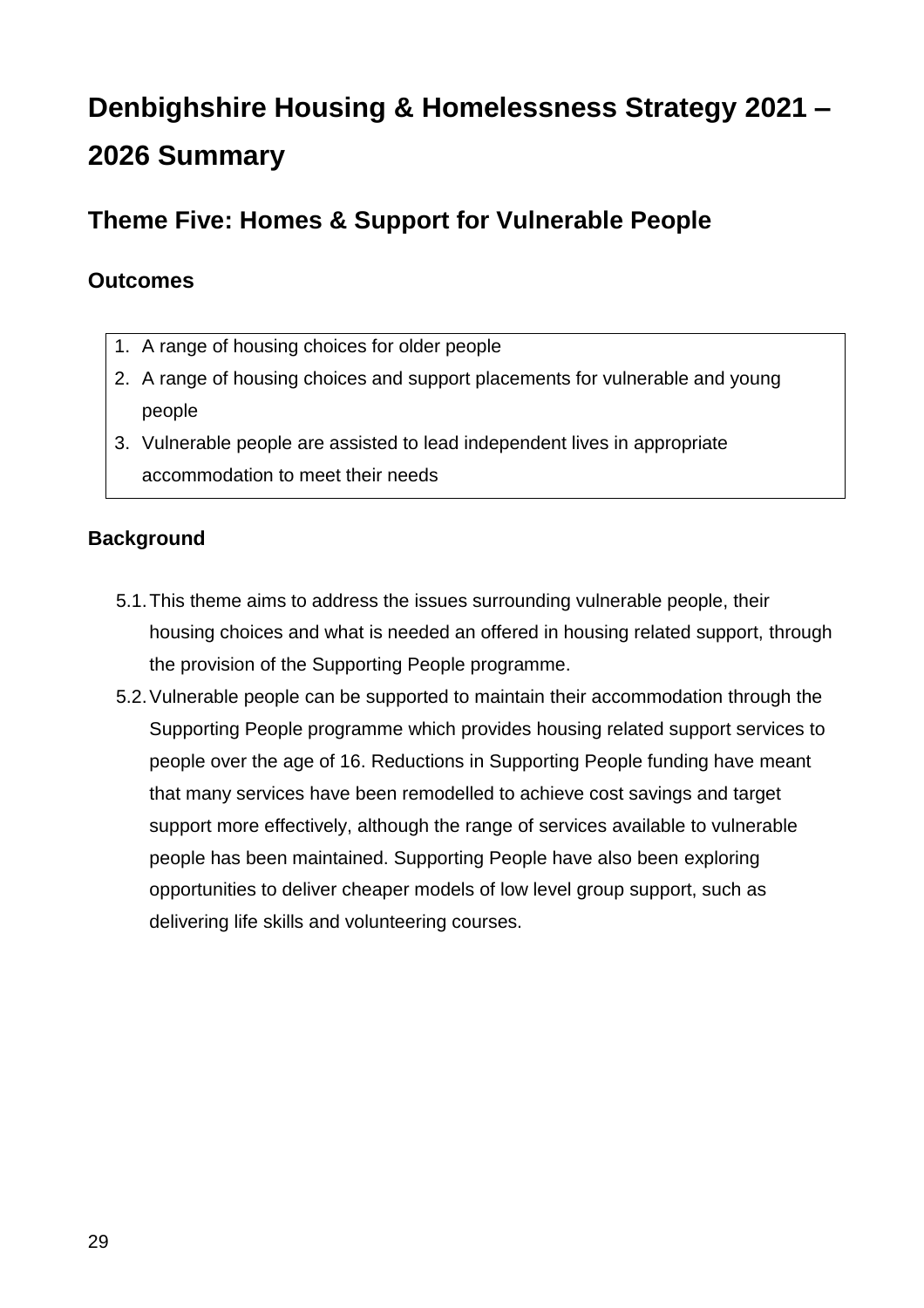5.3.The Supporting People programme supports projects such as:

- Domestic Abuse Services
- Mental Health Services
- Young people with support needs
- Substance misuse
- Learning disabilities
- Vulnerable older people
- Families with support needs
- Chronic illnesses

#### **Issues & Challenges**

- There is now more emphasis on people retaining independence by remaining in their own home
- Older people require a greater range of housing options to meet their varied needs
- Supply shortage of Community Living Schemes
- Reactive housing options rather than proactive
- Financial insecurity for supporting organisations and partners
- Need for varied work and care placements for vulnerable adults of all ages
- Welfare Reform challenges such as 'Bedroom Tax' and the roll out of Universal **Credit**
- Increase in personal debt levels

#### **Measures to achieve these outcomes include:**

- Market shaping statement to influence the market provision of care home services within the County
- Additional Extra Care facilities being developed in Denbigh, Ruthin and options for elsewhere in the County being investigated
- Falls prevention and wrap around service
- Hub and Spoke support models are being implemented wherever possible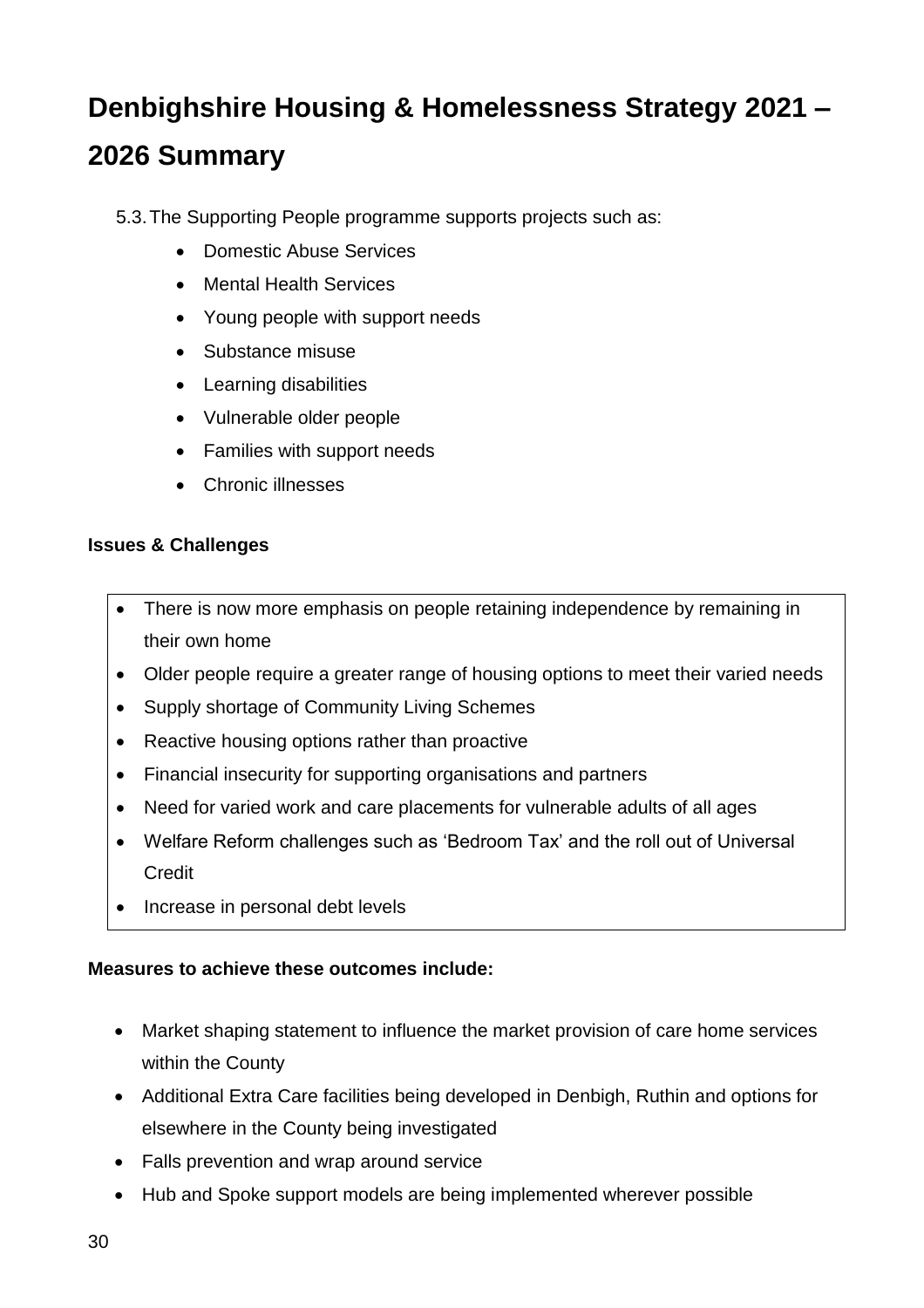- Suitable work placements for vulnerable adults are continually sought
- Supporting People programme is regularly reviewed to ensure services provided are still relevant and best value for money
- Wales Illegal Money Lending Unit has provided training to front line staff to try and combat the threat of loan sharks
- Financial Inclusion training has been embedded into support roles
- Discretionary Housing Payments applications are completed with vulnerable people where necessary to maximise their income
- 178 accommodation placements are paid for in a range of projects which provide support and assistance for vulnerable people
- Community based initiatives such as time banking and small scale social enterprise are encouraged to facilitate community cohesion
- Move-on panel established for people leaving supported accommodation and being considered for a social housing tenancy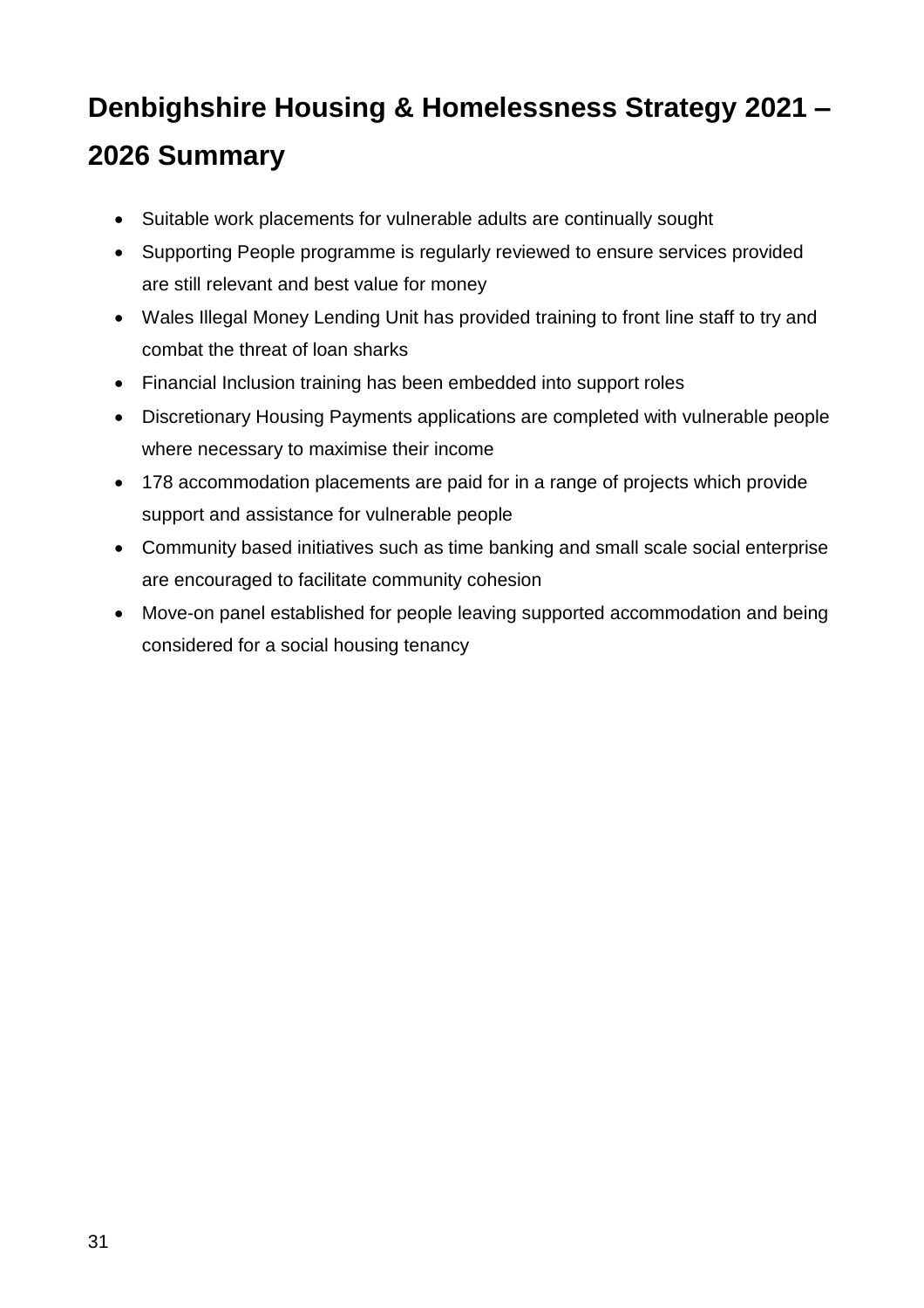### **Headline Actions for Theme Five**

- 1. Three Extra Care facilities in development or completed by 2022
- 2. Investigate more 'own front door' schemes for vulnerable people



Figure 4: Awel Y Dyffryn, Denbigh Extra Care units under construction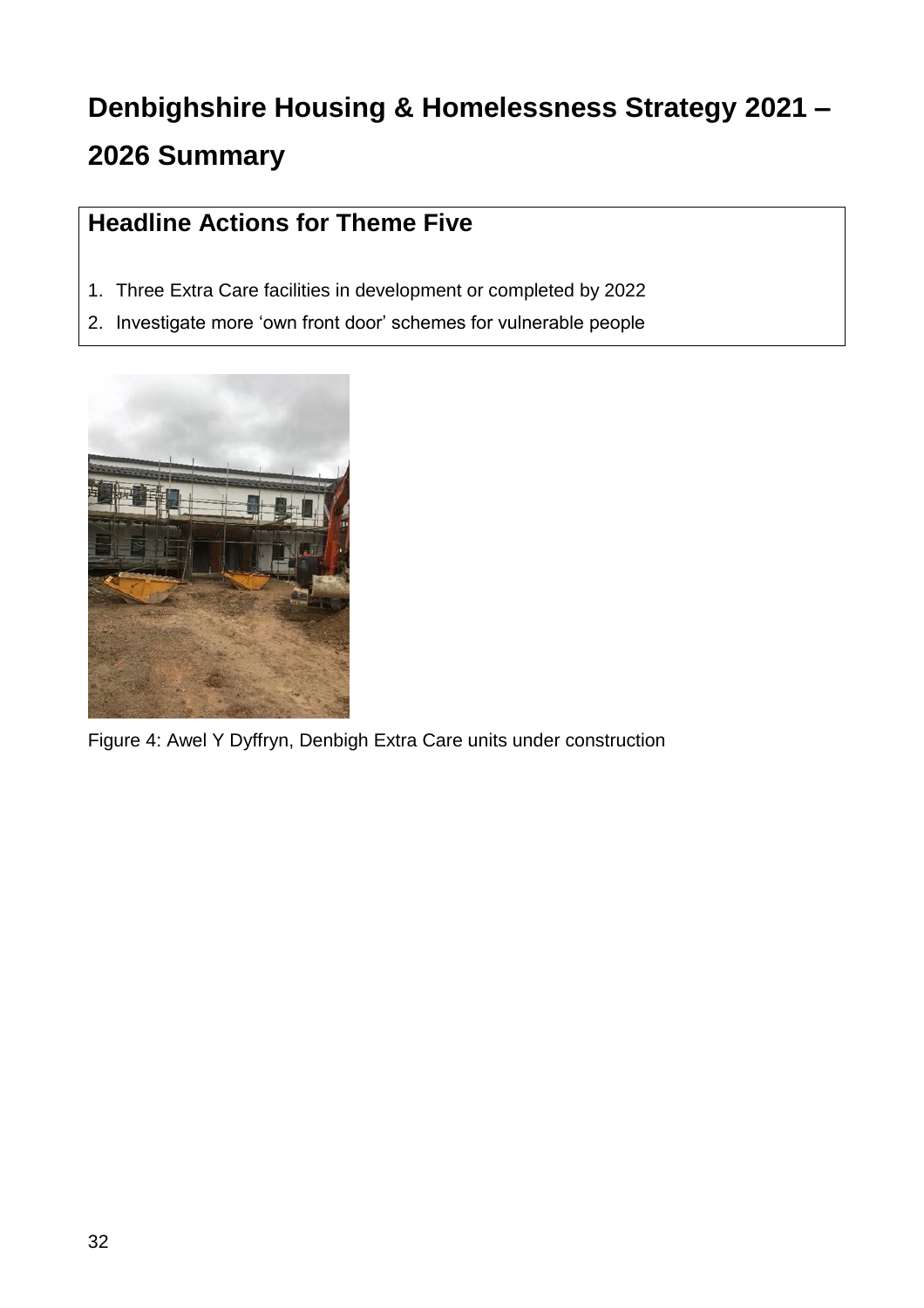### <span id="page-32-0"></span>**Theme Six: Promoting & Supporting Communities**

### **Outcomes**

- 1. Neighbourhood based activities help people remain safe and independent
- 2. Sustainable communities are maintained through innovative 'eyesore' site projects
- 3. Council housing estates are regenerated to help create and sustain desirable neighbourhoods
- 4. Community initiatives are supported and maintained with partner organisations
- 5. Creating affordable and sustainable communities

#### **Background**

- 6.1.The aim of this theme is to consider and examine promoting and supporting sustainable local communities. We will be working with housing and third sector partners to develop communities where people want to live and work and have a sense of ownership by the people who live there.
- 6.2.Community engagement through neighbourhood based activities is an integral part of revitalising or regenerating an area. When successful it can bring communities together and create a sense of belonging and ownership of an area, which in turn develops more neighbourly communities and reduces anti-social behaviour.

#### **Issues & Challenges**

- Retaining the motivation of residents
- Contacting and involving hard to reach groups such as young people
- Neighbourhood disputes between residents
- Residents taking ownership of projects in their area
- Viability of sustainable schemes
- Challenges in engaging owners of empty dwellings to enable a solution to be found
- Capacity and ability of residents to participate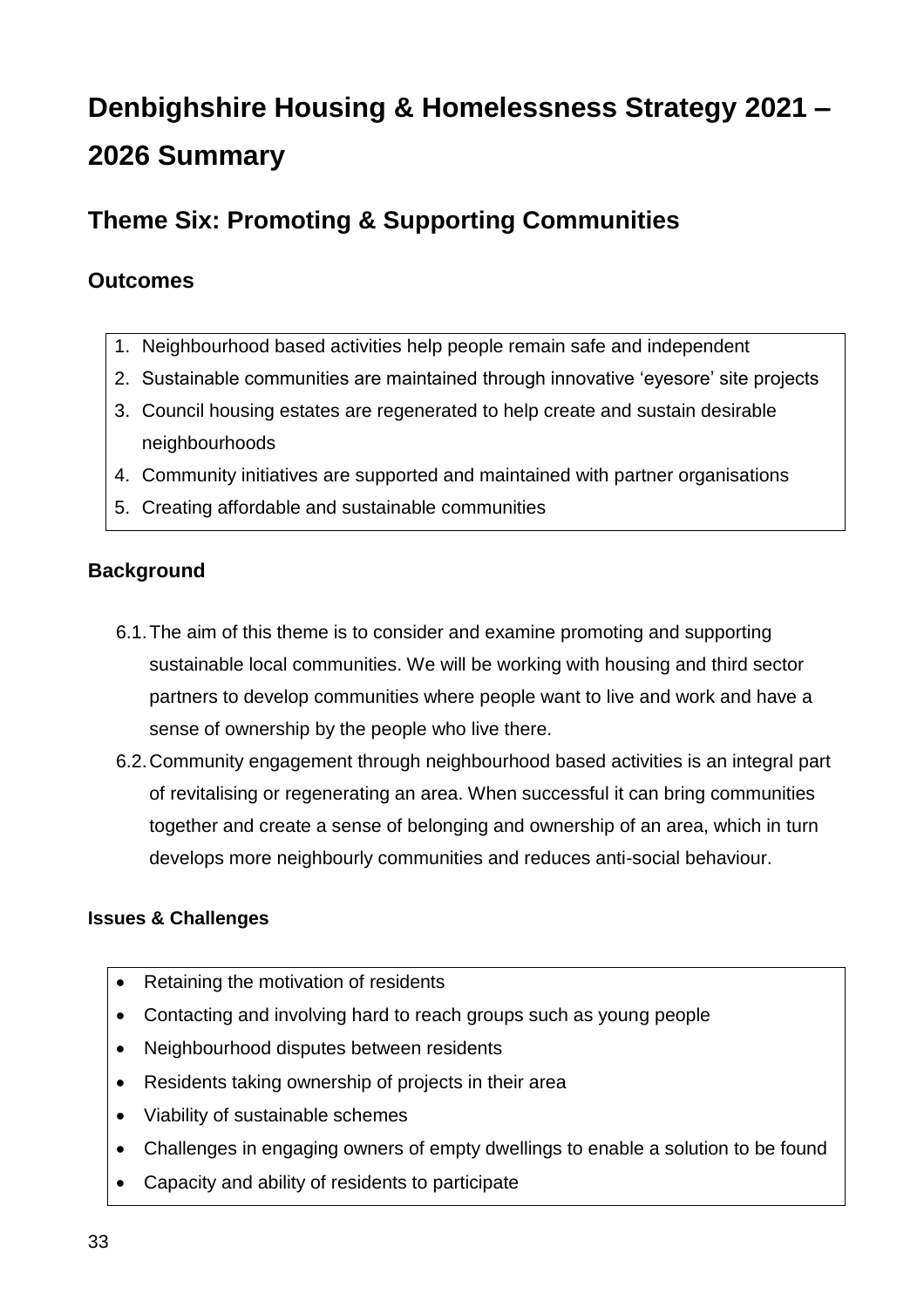- Achieving commitment from residents and sustaining the projects without external involvement
- Prioritisation of areas to be developed
- Capacity and ability of residents to participate
- Achieving commitment and sustaining the projects
- Lack of affordable accommodation
- Challenging tenants disrupting community cohesion

#### **Measures to achieve these outcomes include:**

- Community Garden/Allotment schemes
- Nature for Health events including trips to places such as Brenig Reservoir and activities like basket weaving, stargazing and bushcraft sessions
- Multi-department tackling of 'Eyesore sites' forms part of the Empty Homes Delivery Plan
- Reviewing the Council estate green space areas to establish what facilities are wanted and needed in the area
- Environmental improvements planned alongside tenants
- West Rhyl Neighbourhood Management Partnership set up to provide a coordinated approach to any issues in the area as they develop
- Single Access Route to Housing (SARTH) ensures that applications for social housing are dealt with in a consistent manner across the County and meet the housing need of the area
- SARTH also triages applications and provides support and advice to assist people with their housing options
- A review of Denbighshire housing stock is due to take place, to see if the accommodation still meets housing need or should be refocussed and possibly even redeveloped.